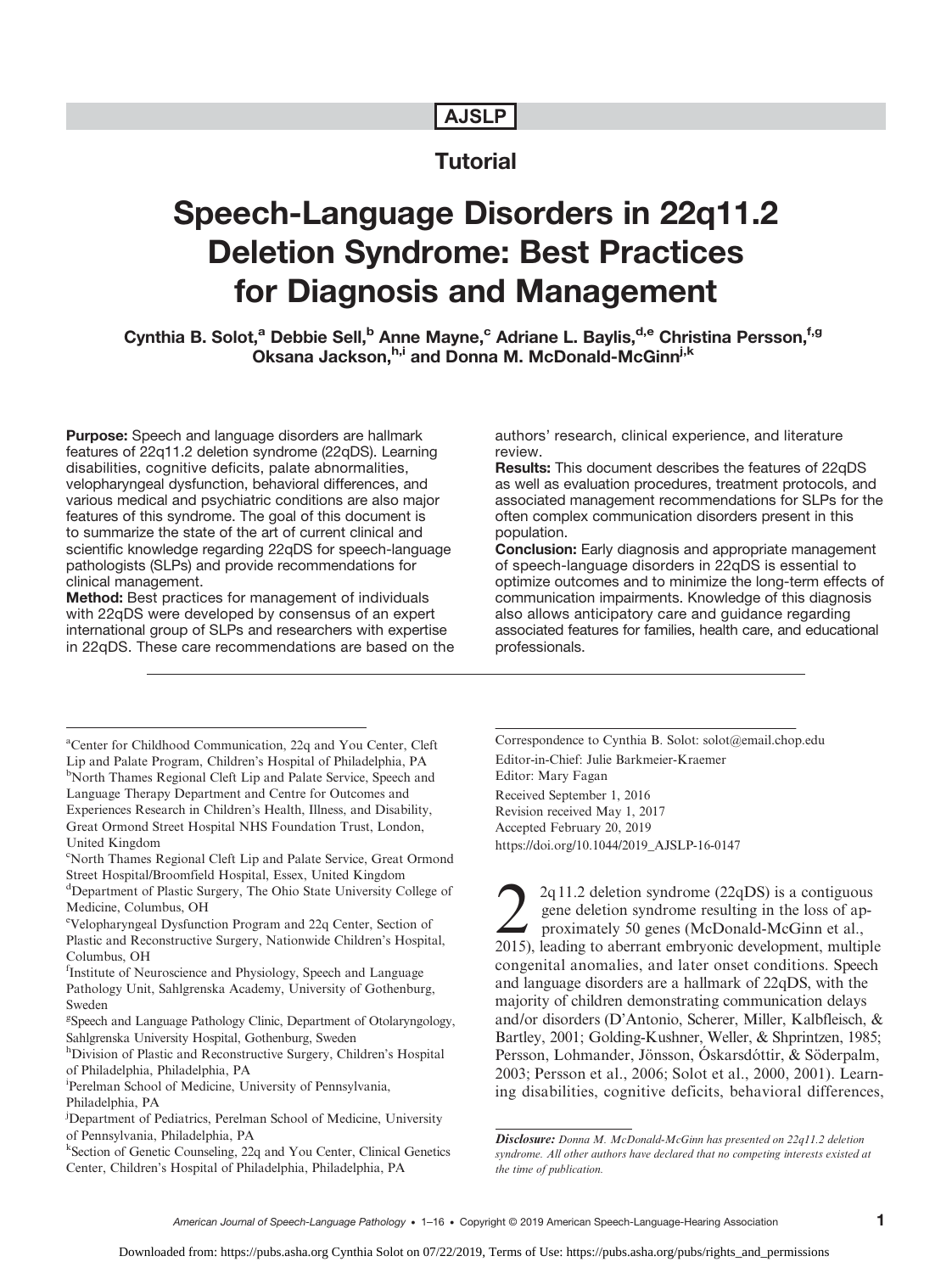and psychiatric illness are also major features of this syndrome. Common medical conditions include cardiac, immunologic, endocrine and gastrointestinal disorders (Bassett et al., 2011; McDonald-McGinn et al., 2015).

Speech-language pathologists (SLPs) may be among the first professionals to be consulted in children with 22qDS because of the high prevalence of feeding difficulties, speech-language delays, and disorders in infants and young children. Velopharyngeal dysfunction (VPD) and associated compensatory misarticulations are frequently observed early in development. In other cases, SLPs may be consulted later as children present with communication disorders in the preschool or school-age years. Therefore, it is important for SLPs to be able to recognize and treat individuals with 22qDS at each stage of development.

This document provides a general description of 22qDS, as well as evaluation procedures, treatment protocols, and associated management recommendations for the SLP. It was developed by an international panel of SLPs and researchers with expertise in 22qDS and is based on research and clinical experience as well as review of the literature. Where evidence is not yet available, the authors provide expert consensus. As these recommendations were developed for international application, the author panel acknowledges that some assessments or therapies may be affected by financial or insurance limitations and varying practice patterns regionally, nationally, and internationally.

# Overview of 22qDS

#### **Genetics**

22qDS is the most common microdeletion syndrome with an estimated prevalence of approximately 1:3,000– 6,000 live births (Du Montcel, Mendizabai, Aymé, Lévy, & Philip, 1996; Goodship, Cross, LiLing, & Wren, 1998; Oskarsdóttir, Vujic, & Fasth, 2004) and 1:1,000 fetuses (Grati et al., 2015). Those with milder phenotypic features or atypical nested deletions may not present until later in life or only following the identification of a child with congenital heart disease. As identification improves through prenatal and newborn screening, true incidence figures in the pediatric population may well increase. The vast majority (93%) of cases arise as a de novo event, but once the 22q11.2 deletion is present, there is a 50% recurrence risk in subsequent births (McDonald-McGinn et al., 2015). There is wide variability in the range and severity of clinical manifestations. Table 1 outlines common findings in children and adults with 22qDS.

The syndrome has been identified in the majority of individuals with DiGeorge syndrome, velocardiofacial syndrome, conotruncal anomaly face syndrome, Cayler cardiofacial syndrome, and in some with Opitz G/BBB syndrome (McDonald-McGinn et al., 2015). Each syndrome was originally described by clinicians concentrating on specific areas of interest, such as endocrinology with DiGeorge syndrome or speech pathology with velocardiofacial syndrome. Subsequently, the diagnosis is now referred to

Table 1. Common clinical findings in children and adults with 22q11.2 deletion syndrome.

| <b>Finding</b>                          | Children (%) Adult <sup>a</sup> (%) |           |
|-----------------------------------------|-------------------------------------|-----------|
| Speech-language disorders               | $~10-5$                             | ?         |
| Developmental delay                     | >95                                 |           |
| Intellectual disability                 | $~175 - 85$                         | 92        |
| Learning disability                     | $82 - 100$                          |           |
| Hearing impairment                      | 6-60                                | 28        |
| Palatal abnormality/VPD                 | 67                                  | 42        |
| Laryngotracheal abnormalities           | 14                                  | ?         |
| Congenital heart/cardiovascular disease | 64                                  | 26        |
| Gastrointestinal/feeding problems       | 65                                  | 40        |
| Immune deficiency                       | 77                                  | ?         |
| Hypocalcemia                            | 55                                  | 64        |
| Genitourinary anomalies                 | 24                                  | 41        |
| Autism spectrum disorder                | 19                                  | 16        |
| <b>ADHD</b>                             | $32 - 52$                           | $16 - 35$ |
| Anxiety disorder                        | ~1.35                               | 25        |
| Psychotic disorder                      | 15                                  | $40 - 58$ |
| Schizophrenia                           | 2                                   | ~25       |

Note. Data based from Bassett et al. (2005, 2011), Campbell et al. (2018), De Smedt et al. (2007), Dyce et al. (2002), Green et al. (2009), Schneider et al. (2014), and Verheij et al. (2017). ? = unknown; VPD = velopharyngeal dysfunction; ADHD = attention deficit hyperactivity disorder.

<sup>a</sup>Many adult study population sizes are small.

collectively by the cytogenetic etiology, 22qDS (McDonald-McGinn, LaRossa, et al., 1997).

Facial characteristics that may aid in identification of 22qDS include mild dysmorphic facial features, such as malar or midfacial flatness; hooded eyelids with upslanting palpebral fissures  $\pm$  epicanthal folds and hypertelorism; auricular anomalies including thick overfolded helices, protuberant ears, preauricular tags/pits, microtia, and anotia; a bulbous nasal tip with hypoplastic alae nasi  $\pm$  a nasal crease or dimple; and a small mouth and micrognathia. These features are variable and less frequently identified in non-Caucasians (McDonald-McGinn et al., 2015). Reduced facial affect (Gerdes et al., 1999) and/or animation are often seen as well as asymmetric crying facies (Pasick et al., 2013). For photographic examples of dysmorphic facial features in 22qDS across age and ethnicity, see McDonald-McGinn et al., 2015.

#### Feeding and Swallowing

Feeding and/or swallowing disorders are common and have been reported in 35%–68% of children (Eicher et al., 2000; Habel et al., 2014; Rommel et al., 1998). Problems include discoordinated and/or slow feeding, which may be interrupted by gagging or nasal regurgitation. Recurrent vomiting, gastroesophageal reflux disease (GERD), dysmotility, and constipation are also often present (Eicher et al., 2000). Nasal regurgitation tends to improve within the first year. With advancement to chewable foods, gagging or food refusal can develop and may be related to an immature oral transport pattern, sensorimotor dysfunction, and/or GERD. Videofluoroscopic swallow studies have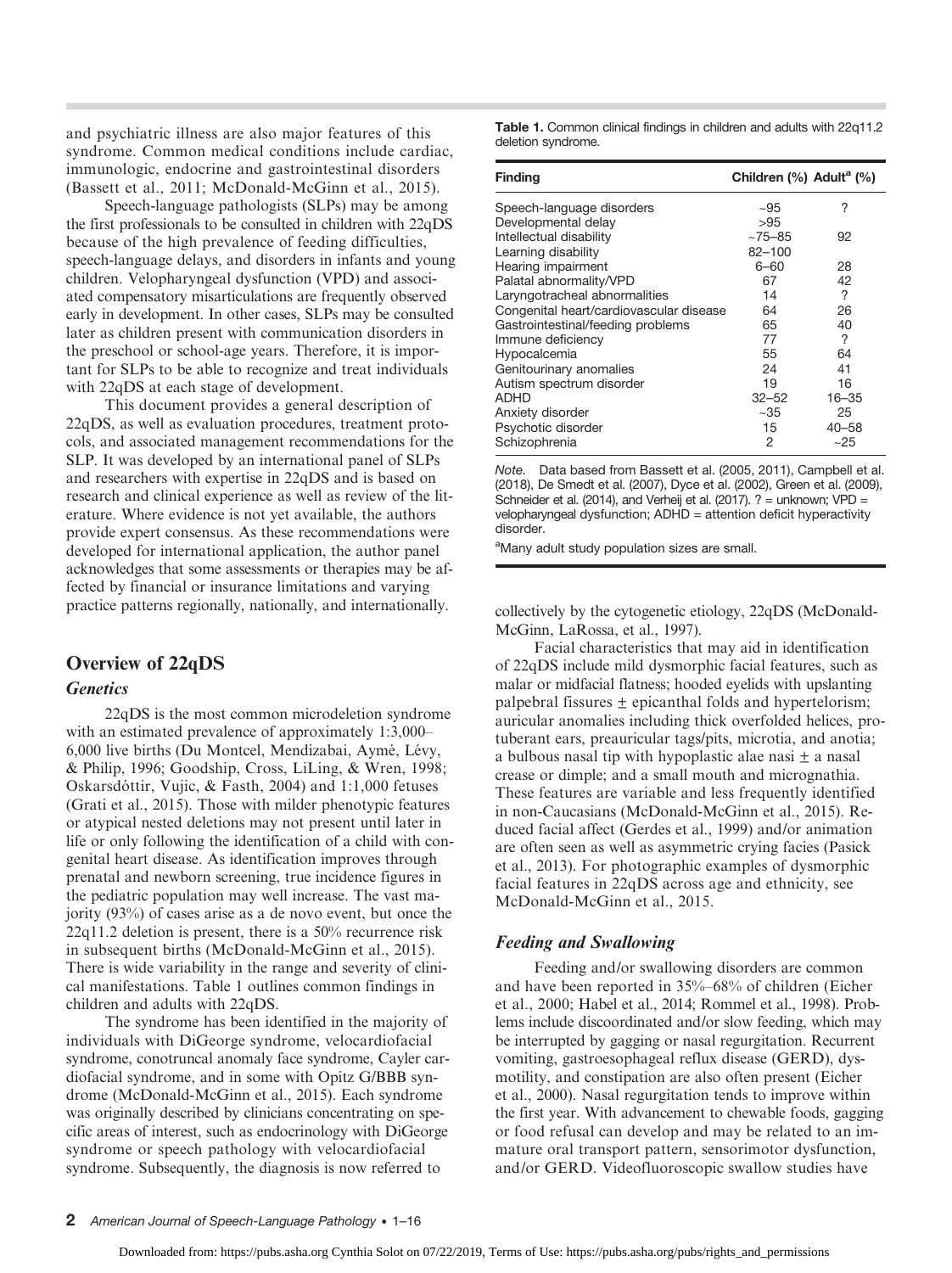demonstrated pharyngeal hypercontractility, cricopharyngeal prominence, and/or diverticula. These problems are independent of cardiac or palate conditions (Eicher et al., 2000). Some children with more severe dysphagia may require supplemental tube feedings, such as temporary nasogastric or gastrostomy tube placement. Behavioral feeding problems may develop as a consequence of complex feeding issues or may be a manifestation of the behavioral phenotype of the condition (Forsyth & Morrison, 2009). It is important that children with 22qDS with feeding or swallowing disorders be evaluated by an interdisciplinary team of physicians and therapists because of the interrelationship of symptoms and the complexity of management (Bassett et al., 2011).

#### **Hearing**

Children with 22qDS, with or without obvious palatal anomalies, are at higher risk for otitis media with effusion and eustachian tube dysfunction with resulting conductive hearing loss. Immune deficiency, commonly seen in this population, can lead to more frequent ear infections, persistent middle ear effusion, and subsequent conductive hearing loss as well. While middle ear fluid is the most common cause of a conductive hearing loss, ossicular chain abnormalities have also been reported (Loos et al., 2016). Inner ear malformations in the cochlea and vestibule are also seen (Loos et al., 2016). A meta-analysis of children with 22qDS revealed a prevalence of hearing loss ranging from 6.0% to 60.3% (Verheij, Derks, Stegman, & Thomeer, 2017). Conductive hearing loss occurred in 5.6%–53%, sensorineural hearing loss in up to 19.4%, and mixed hearing loss in up to 28.2%.

#### Airway and Voice

Disorders of the upper and lower airway are often seen in children with 22qDS and include vocal nodules, unilateral vocal fold paralysis, laryngeal web, subglottic stenosis, laryngotracheomalacia, and vascular ring, among others (Dyce et al., 2002; Sacca et al., 2017). Some children with more severe airway conditions may require tracheostomy. Voice disorders, such as decreased loudness, hoarseness, breathiness, tension, vocal fatigue, strained–strangled voice, and high pitch, are relatively common (Solot et al., 2001). Whereas some voice problems are related to the laryngeal conditions described above, compensatory responses to VPD, motor speech disorders, vocal hyperfunction, and GERD also can affect vocal production. Dysphonic characteristics, such as hoarseness, breathiness, and soft volume, may confound the listener's ability to perceive and/or rate the child's resonance.

#### Cognition and Learning

Developmental delays in infancy and early childhood are common (Gerdes, Solot, Wang, McDonald-McGinn, & Zackai, 2001; Roizen et al., 2007), with three quarters of preschool children presenting with mild to significant delays in cognitive development, social skills, play, and behavior.

Almost all children demonstrating delays in gross motor, fine motor, and speech-language skills (Gerdes et al., 2001). Significant differences between performance IQ and verbal IQ (VIQ), almost always favoring VIQ, have been found in preschool children (Gerdes et al., 2001). Hypotonia is also often present, further impacting development (Gerdes et al., 1999).

The neurocognitive profile of school-age children reveals wide variability with full-scale IQ scores ranging from moderately deficient to average, with a significant difference in IQ scales, once again, often favoring VIQ (Swillen & McDonald-McGinn, 2015). VIQ scores do not always predict language skills, with group performance on specific language measures significantly lower than VIQ (Moss et al., 1999; Solot et al., 2001). Furthermore, fullscale IQs may not reflect overall function, as approximately  $65\%$  have a  $> 10$ -point discrepancy between verbal and performance IQ. Severe intellectual disability is uncommon unless the child has a primary brain malformation (e.g., polymicrogyria) or a secondary insult such as a hypoxic ischemic event, prolonged hypocalcemia, or neonatal seizures (McDonald-McGinn et al., 2015). Longitudinal studies have shown that cognitive development is variable with divergent trajectories. IQ is not necessarily stable across the life span of those with 22qDS; some individuals show cognitive decline, whereas others make progress (Swillen & McDonald-McGinn, 2015; Swillen, Moss, & Duijff, 2018).

Cognitive strengths include rote processing, verbal memory, reading decoding (but not reading comprehension), and spelling (Swillen et al., 1999; Wang, Woodin, Kreps-Falk, & Moss, 2000). Deficits are seen in visual–spatial processing and memory, working memory, arithmetic, executive functioning, attention, abstract thinking, processing new and complex information, and psychosocial functioning (Moss et al., 1999; Swillen et al., 1997).

#### Psychological and Psychiatric Disorders

Children and adolescents with 22qDS may struggle with impulsivity, inattention, and difficulty in social relationships (Gerdes et al., 1999; Swillen et al., 1999). Autism spectrum disorder and subthreshold autistic symptomatology also show increased prevalence ranging from 20% (Fine et al., 2005) to 50% (Vorstman et al., 2006). Using strict autism spectrum disorder diagnostic criteria, a prevalence of 17.9% was found with a majority of children showing some level of social communication impairment (Ousley et al., 2017). Frequently associated conditions include attention-deficit/hyperactivity disorder, anxiety, obsessive compulsive disorder, and later onset psychosis, including schizophrenia, which has been reported in up to 25% of those with 22qDS (Bassett et al., 2005, 2011; Green et al., 2009; McDonald-McGinn et al., 2015; Schneider et al., 2014). Cognitive decline and a decrease in VIQ have been shown to precede the onset of psychosis in some individuals, in addition to symptoms of anxiety or depression (Gothelf et al., 2007; Vorstman et al., 2015). A decline in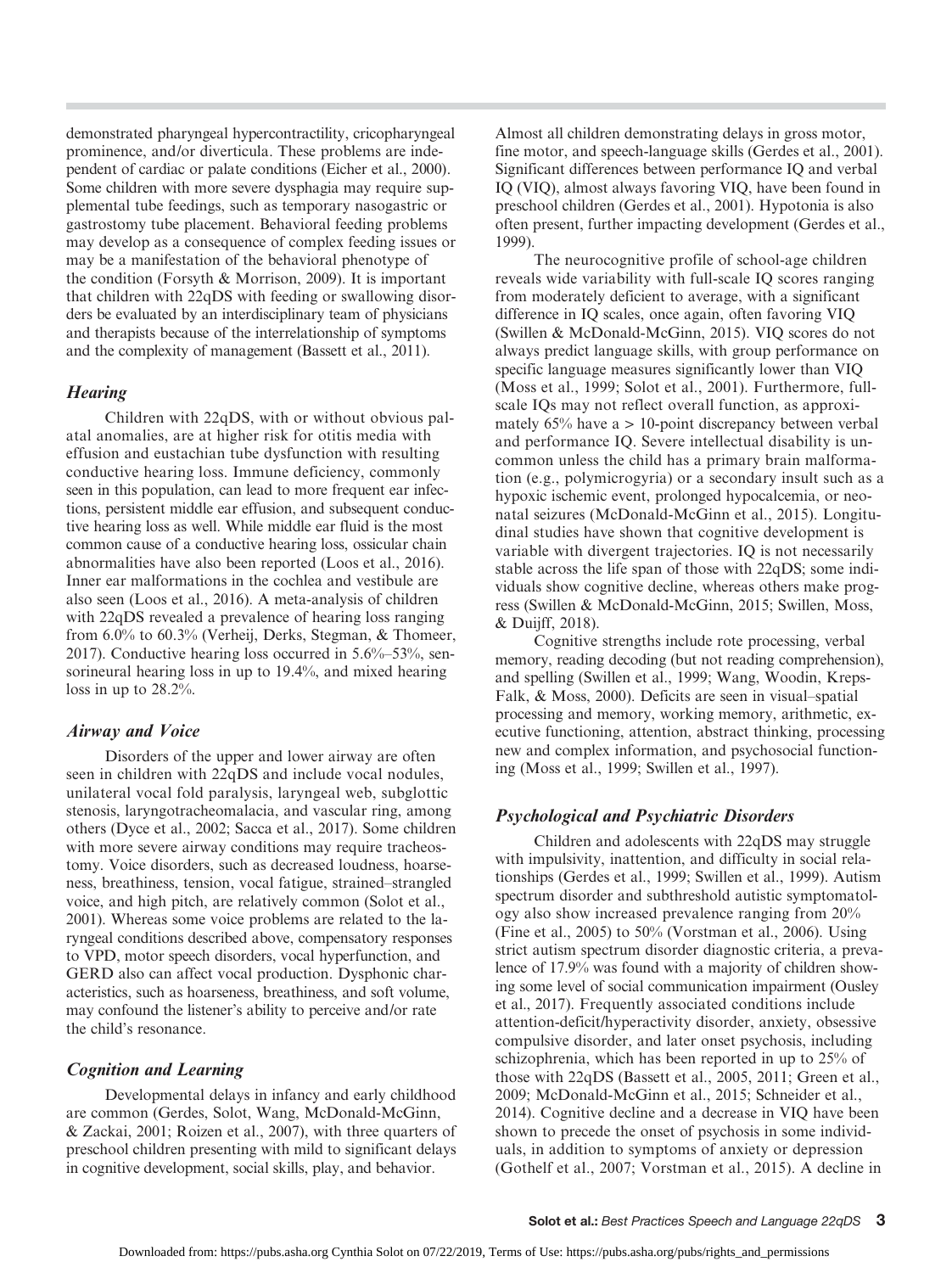scores should alert the clinician to refer the child to behavioral and mental health specialists. Therefore, it is very important that language and cognitive testing continue through the school years.

# Speech and Language Features of 22qDS Language

The majority of children with 22qDS experience significant receptive and expressive language impairments. Expressive language delay in early childhood often exceeds what would be predicted from cognitive and receptive language levels (Scherer, D'Antonio, & Kalbfleisch, 1999; Solot, 2001). Infants often present with absent or reduced babbling. First words may not emerge until after 2 years of age, and phrases may not emerge until after 3 years of age (Solot et al., 2001). The emergence of sentences is also delayed (Swillen et al., 1997). Notably, some children are still nonverbal at the age of 4 years (Solot et al., 2001). These marked delays in language are not correlated with palate function/VPD or cardiac status (Gerdes et al., 2001; Solot et al., 2001). Children often demonstrate a significant increase in expressive output between ages 3 and 5 years (Gerdes et al., 1999; Solot et al., 2001).

Most young children have very limited expressive vocabulary (Scherer et al., 1999). Delays in language use, such as poor responsiveness to simple questions, reliance on nonverbal communication, reduced utterance length, reduced structural complexity, and concrete utterances are common (Golding-Kushner et al., 1985). Of note, early receptive language skills have been shown to be more predictive of intellectual functioning in middle to late childhood than expressive skills, particularly in girls (Roizen et al., 2007).

Language deficits continue into school age, though the receptive–expressive language discrepancy may become less clear-cut in older children (Glaser et al., 2002). Mean scores on language tests in school-age children have been found to be significantly lower than those obtained during the preschool years (Solot et al., 2001). Language difficulties in school-age children include difficulties with reduced grammatical complexity, vocabulary and concept development, abstract reasoning, word finding, and pragmatic language (Golding-Kushner et al., 1985; Persson et al., 2006; Solot et al., 2001). In addition, difficulties are reported with narrative and descriptive language (Persson et al., 2006; Solot et al., 2001). Cross-linguistic, syndrome-specific deficits in perspective and role taking have been found in Dutch- and English-speaking children with conversational skills characterized by poor cohesion and information transfer (Van den Heuvel et al., 2017).

Assessment of receptive and expressive language should be undertaken immediately following a diagnosis of 22qDS. In the preschool years, evaluation of expressive language must take into account the impact of cognition, VPD, and speech sound disorders on verbal output and intelligibility. Assessment of social communication skills should be included routinely as part of clinical assessment

at all ages. In school-age children, basic language skills, as well as higher level language functions and pragmatic language, should be assessed. Higher functioning children may do well on tests of basic language skills but have difficulty, for example, with narrative, abstract, figurative, or inferential language. There is a subset of children who do not display early language deficits but may demonstrate them later as linguistic demands increase with age. As skills change over time, reevaluation at regular intervals is particularly important.

There are few evidence-based studies of therapeutic interventions for children with 22qDS. Many of the therapy procedures utilized are based on evidence-based approaches used with children with similar disabilities without 22qDS. For a review of evidence-based interventions with the general population of language delayed 0- to 3-year-olds, see Gladfelter, Wendt, and Subramanian (2011).

Most children with 22qDS do develop oral communication. However, because of significant and persistent early language delay, referral for language therapy is recommended at the time of diagnosis. In the infant and preschool years, intervention should focus on parent counseling, facilitating communicative intent, and social interactions. When verbal output is limited or absent, or compromised by severe speech disorders, a total communication approach is recommended. Use of total communication from the time of diagnosis, even in infancy, can aid development of early communication. Some children may benefit from other augmentative and alternative communication approaches. Where social communication impairment is present with significant expressive language delay, a picture exchange communication system (Bondy & Frost, 1994) may also be utilized.

In school-age children, language intervention should focus on those deficits having the greatest impact upon functional communication, social interaction, and academic performance. Table 2 provides a summary of common language deficits and some suggested management strategies. For additional reading, see Cutler-Landsman (2012) and Reilly and Stedman (2013) for practical guidance for the classroom.

## Speech Sound Disorders

Delayed emergence of speech with restricted and atypical phoneme repertoires are common findings in this population (D'Antonio et al., 2001; Scherer et al., 1999; Solot et al., 2001). Many children have complex speech disorders characterized by features of any or all of the following: VPD, dysarthria, childhood apraxia of speech, and developmental/phonological disorders (Kummer, Lee, Stutz, Maroney, & Brandt, 2007; Persson et al., 2003; Solot et al., 2001). These speech sound disorders often result in poor speech intelligibility, particularly in younger children (Persson et al., 2003; Rommel et al., 1998; Solot et al., 2000). Although there is progression and improvement in speech in school-age children, speech sound deficits may persist into late childhood and adolescence (Persson et al., 2003;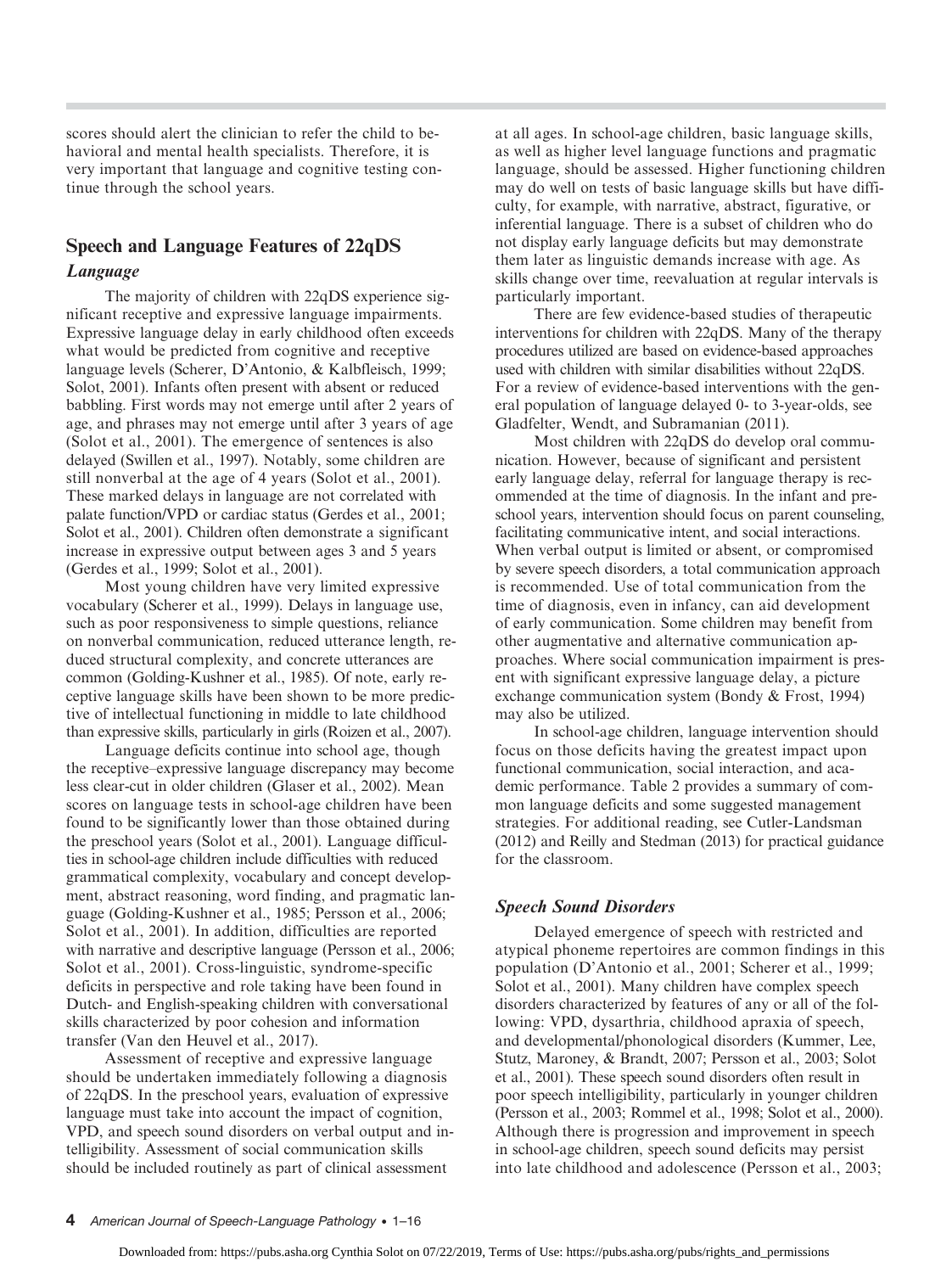| Table 2. Common language deficits children with 22qDS and management strategies. |  |  |  |  |
|----------------------------------------------------------------------------------|--|--|--|--|
|----------------------------------------------------------------------------------|--|--|--|--|

| Language domain                        | Common deficits in 22qDS                                                                                                                                                                                                                                                                                                                                                                                                                        |
|----------------------------------------|-------------------------------------------------------------------------------------------------------------------------------------------------------------------------------------------------------------------------------------------------------------------------------------------------------------------------------------------------------------------------------------------------------------------------------------------------|
| Vocabulary and concepts                | Topic-based and/or abstract vocabulary and concepts<br>Difficulties with terms with multiple meanings<br>Superficial, concrete word/concept knowledge<br>Vocabulary may need to be taught in each context.                                                                                                                                                                                                                                      |
| Structural language                    | Delayed development of syntax and sentence construction<br>Lack of complexity of verbal output<br>Syntax may have to be taught directly in therapy.                                                                                                                                                                                                                                                                                             |
| Abstract/nonliteral language           | Idioms, sarcasm, ambiguity, humor, and nonliteral use of language<br>These need to be explicitly explained and taught.                                                                                                                                                                                                                                                                                                                          |
| Narrative comprehension and generation | Extracting salient points from verbal or written narratives<br>Understanding implications, making inferences, predictions<br>Disorganized, terse, ambiguous, or verbose narratives<br>Provide structured support in story and narrative construction.                                                                                                                                                                                           |
| Processing speed                       | May be slower<br>Difficulty understanding long, complex sentences.<br>Additional time and repetition may be required.                                                                                                                                                                                                                                                                                                                           |
| Classroom or academic language         | Educational staff may need instruction regarding:<br>Modifying and simplifying their language<br>Providing repetition as needed<br>Ensuring instructions are understood<br>Cueing the child on the ending of one task and the commencement of another<br>Being alert to the possibility that the child may not seek clarification if tasks or<br>instructions are unclear<br>Providing scaffolding to assist the child with expressive language |
| Pragmatics                             | There is increased impact of pragmatic deficits with age secondary to the<br>added sophistication and demands of social communication.<br>Assist with:<br>Topic introduction, maintenance, shifting<br>Use of appropriate tone of voice<br>Understanding the perspective of the listener<br>Interpreting nonverbal communication (body language/facial expression)                                                                              |

Solot et al., 2001). See Table 3 for a summary of common speech sound disorders in individuals with 22qDS.

Speech sound production skills have been shown to be worse in children with 22qDS compared to children with isolated cleft palate (Baylis, Munson, & Moller, 2008; D'Antonio et al., 2001; Kummer et al., 2007; Scherer et al., 1999) or Trisomy 21 (Scherer, D'Antonio, & Rodgers, 2001), suggesting that the presence of palate anomalies/VPD or developmental delay alone does not account for the severity of the speech deficits in 22qDS. A syndrome-specific profile emerges that differs in pattern and severity from non-22qDS children with cleft palate/VPD (D'Antonio et al., 2001; Kummer et al., 2007; Scherer et al., 1999).

Speech sound disorders characterized by developmental errors are often observed (Persson et al., 2003; Solot et al., 2001). Obligatory features of VPD are common and include weak pressure consonants, nasalization of phonemes, and audible nasal air emission during the production of oral pressure consonants. Children frequently demonstrate compensatory misarticulations (D'Antonio et al., 2001; Persson et al., 2003; Solot et al., 2001). Glottal stops, pharyngeal fricatives/stops, nasal fricatives, laryngeal fricatives, and, less frequently, clicks are observed. Features of dysarthria and childhood apraxia of speech have been reported in children and in some adults with 22qDS (Kummer et al., 2007; Mills, Gosling, & Sell, 2006; Persson, Laakso, Edwardsson, Lindblom, & Hartelius, 2017; Solot et al.,

2001). Speech motor delay has also been described in some children with delay in speech motor development who do not meet criteria for childhood apraxia of speech or dysarthria (Baylis & Shriberg, 2019). See Table 3 for a summary of speech disorders in children with 22qDS.

#### Velopharyngeal Dysfunction (VPD)

VPD and submucous cleft palate (SMCP), overt and occult, are seen in 67% of children with 22qDS (Campbell et al., 2018). In fact, 22qDS is the most common cause of syndromic palatal anomalies and VPD (McDonald-McGinn, Driscoll, et al., 1997). Overt cleft palate (approximately 11%) and cleft lip and palate  $(1\textdegree{-}2\textdegree{})$  occur less frequently (Bassett et al., 2011; McDonald-McGinn et al., 2015). VPD is caused by structural and/or functional abnormalities of the soft palate and pharynx. VPD should be suspected in all children with 22qDS until sufficient speech has developed to confirm its presence or absence.

Symptoms of VPD may include hypernasality, nasal emission, and resultant obligatory and compensatory misarticulation, as noted above. Syndrome-specific differences in velopharyngeal structure and function in 22qDS include hypoplasia and hypotonia of the velopharyngeal muscles, a wide and/or deep pharynx, platybasia (obtuse anterior cranial base angle), cervical spine abnormalities, reduced tonsil and adenoid volume, asymmetric muscle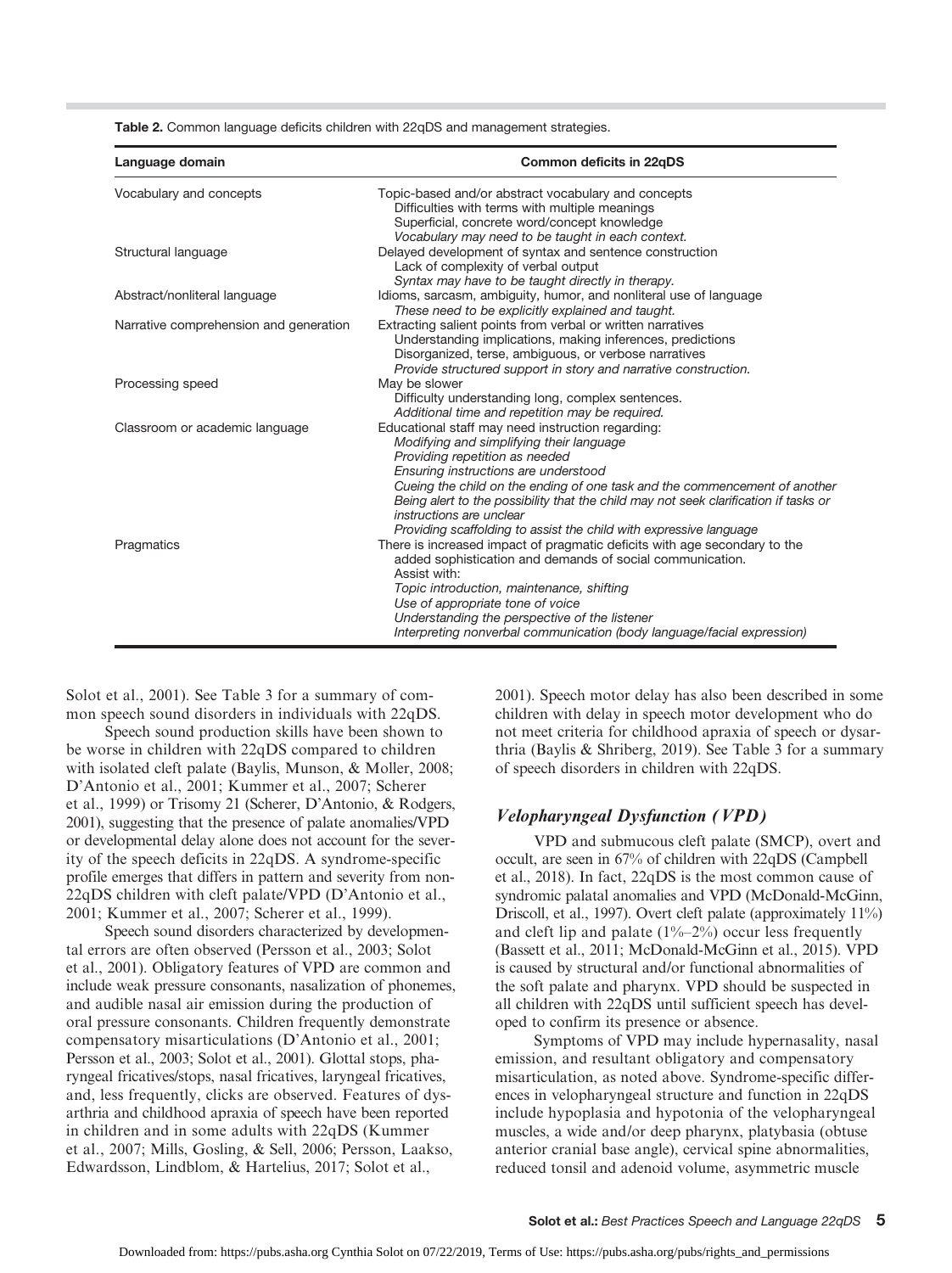Table 3. Common speech disorders in children with 22qDS.

| Speech domain | Common deficits in 22qDS                                                                                                                                                                                                                                                                                                                                                                                                                                                  |  |
|---------------|---------------------------------------------------------------------------------------------------------------------------------------------------------------------------------------------------------------------------------------------------------------------------------------------------------------------------------------------------------------------------------------------------------------------------------------------------------------------------|--|
| Resonance     | Hypernasality secondary to velopharyngeal dysfunction and/or submucous cleft palate<br>٠                                                                                                                                                                                                                                                                                                                                                                                  |  |
| Voice         | High pitch<br>Dysphonia (decreased loudness, hoarseness, breathiness, tension, vocal fatique,<br>strained-strangled voice) secondary to velopharyngeal dysfunction, dysarthria, laryngeal<br>anomalies, for example, laryngeal web, vocal fold paralysis/paresis, vocal misuse, or gastroesophageal<br>reflux disease                                                                                                                                                     |  |
| Articulation  | Restricted and delayed speech sound acquisition<br>Speech sound disorders including articulation impairments characterized by compensatory<br>$\bullet$<br>misarticulations, phonological disorders, and motor speech disorders<br>Obligatory or passive errors secondary to velopharyngeal dysfunction including weak pressure<br>٠<br>consonants, audible nasal emission/turbulence, and/or nasalized plosives<br>Developmental immaturities<br>Abnormal speech prosody |  |
| Motor speech  | Childhood apraxia of speech (CAS)<br>Dysarthria<br>Mixed features of CAS and dysarthria<br>Speech motor delay                                                                                                                                                                                                                                                                                                                                                             |  |

function, and cranial nerve abnormalities (Chegar, Tatum, Marrinan, & Shprintzen, 2006; Park, Ahn, Jeong, & Baek, 2015; Ruotolo et al., 2006). The timing of velopharyngeal closure may also be slower or poorly coordinated (Baylis, Watson, & Moller, 2009). In the majority of cases, surgical intervention is required for management of VPD. Because of the complexity and risks of VPD in 22qDS, all children should be referred to a cleft palate–craniofacial or 22qDS team for evaluation and long-term monitoring.

As soon as intentional vocal output emerges, assessment of resonance, nasal emission, voice, and speech should begin and continue at regular intervals. In the first few years of life, the SLP should watch for the emergence of obligatory and compensatory features of VPD and for other types of speech sound errors. Intraoral structural indicators of VPD (e.g., signs of SMCP) should be identified as early as possible. Signs of SMCP include bifid uvula, zona pellucida (translucent central zone secondary to muscle diastasis), and a notch of the posterior border of the hard palate (detectable on digital palpation). However, the absence of these findings does not rule out an occult SMCP or VPD.

SLPs are encouraged to start direct speech sound intervention early, bearing in mind the effects of VPD on consonant production. Early intervention should focus on developing strategies for expressive communication and the prevention or remediation of compensatory articulation patterns. SLPs may also work to expand the phonetic inventory by first targeting vowels, low-pressure or nasal phonemes, and then working up to high-pressure consonants such as oral stops and fricatives.

A variety of approaches to improve speech sound production skills may be considered depending on the type and severity of the speech disorder, the child's stimulability, and the developmental/cognitive status. If there are frequent compensatory articulation errors, these are usually addressed first with the goal of establishing accurate oral

placement using specialized treatment approaches designed for individuals with cleft palate/VPD. Because compensatory productions negatively impact velopharyngeal closure for speech (Henningsson & Isberg, 1986), their remediation can have a substantial positive effect on intelligibility and on the velopharyngeal (VP) function. Furthermore, use of compensatory errors can interfere with the diagnosis and decision making regarding surgical management of VPD.

Strategies such as whispering or producing sustained /h/ before or after oral pressure consonants may be effective in eliminating glottal articulation. Nares compression/ nasal occlusion may also facilitate oral consonant production in children with VPD by allowing the child to experience improved intraoral pressure. This maneuver also provides auditory and tactile–kinesthetic pressure cues for practicing target sounds, simulating the effects of successful VP surgery. Anterior oral pressure consonants (e.g., /p, b, f/), which permit visual and tactile–kinesthetic cues, are recommended as early speech sound targets for therapy. Voiceless consonants are also appropriate early targets and often easier to establish than their voiced counterparts in the presence of VPD. It is important to be alert to and remediate compensatory coproductions—where the child simultaneously produces speech sounds with accurate oral place and compensatory production, such as glottal stops. For a review of cleft palate speech therapy techniques, see Golding-Kushner (2001) or Peterson-Falzone, Trost-Cardamone, Karnell, and Hardin-Jones (2017).

Treatment decisions should be individualized based on each child's speech sound disorder profile using evidencebased treatment approaches. For children with childhood apraxia of speech and/or dysarthria, incorporating motor learning principles is suggested (Caruso & Strand, 1999; Maas et al., 2008; Strand, Stoeckel, & Baas, 2006). It is important to emphasize that, regardless of the type of speech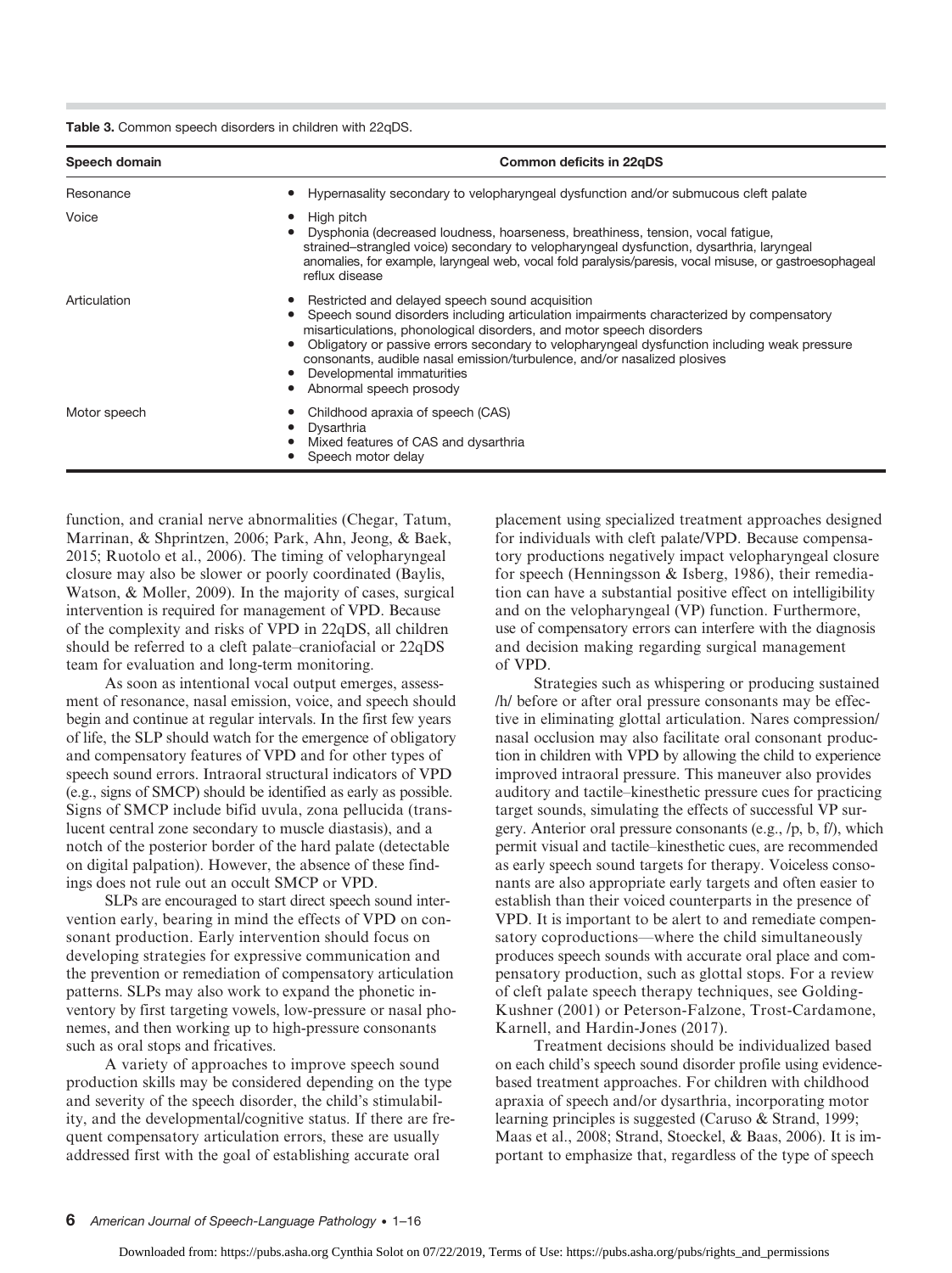disorder, there is widespread consensus and evidence that oral–motor exercises are not effective for improving speech in children and are, in fact, contraindicated (Lof & Watson, 2008; McCauley, Strand, Lof, Schooling, & Frymark, 2009; Ruscello, 2008).

It is well recognized that more treatment time translates into better outcomes, especially in the prekindergarten years (American Speech-Language-Hearing Association, 2009). Expert consensus is that speech therapy time/intensity should be maximized for children with 22qDS with significant speech sound disorders. Articulation-focused therapy should begin as soon as the child is able to be engaged in direct articulation instruction, modeling, and imitation tasks. Individual therapy is the preferred approach for articulation treatment, as it has been shown to yield greater measurable functional progress than those who receive group treatment (American Speech-Language-Hearing Association, 2009). The unique and complex speech deficits in 22qDS make this especially important. It is recognized, however, that individual therapy may not be feasible in some settings/regions of the world, and therapy will need to utilize available resources. Clinicians and families must be patient and persistent with the treatment process. Given the combination of attention and learning difficulties and the severity of speech disorders, children need sufficient time for carryover of newly acquired skills to conversational speech.

#### Surgical Management of VPD

#### Preoperative Speech Evaluation and VP Imaging

When VPD is suspected and sufficient speech output is present, instrumental evaluation and VP imaging should be completed. Velopharyngeal imaging is primarily used to guide decisions regarding surgical intervention. Acoustic and/or aerodynamic measures of nasality or velopharyngeal function are a helpful adjunct to the perceptual speech assessment. An informal, yet helpful, method for assessing nasal air emission is placement of a mirror under the nares and observing the presence of fogging during repetition of oral pressure consonants.

Direct visualization of the VP mechanism during speech includes videofluoroscopy and nasopharyngoscopy, each providing unique yet complementary information. Variables assessed include velar length, pharyngeal width and depth, pharyngeal wall and velar movement, extent and pattern of VP closure, VP gap size, tonsil and adenoid size/position, and timing of VP closure. Clinicians should use a standard speech sample, including repetition of oralloaded stimuli at the word, phrase, or sentence level. The sample should consist of the child's maximal attempts to produce oral pressure consonants with accurate placement, even if productions are weak and have accompanying audible nasal emission. A speech sample that consists of only compensatory articulation, such as glottal stops, is insufficient to diagnose VPD. It is often helpful to provide some degree of training for the child prior to these studies in order to optimize performance during the procedure.

The diagnosis of VPD in 22qDS can be challenging. The presence of delayed language or severely disordered speech, as well as behavioral challenges such as anxiety, may delay or, rarely, preclude completion of VPD studies.

#### Preoperative Medical Evaluation

A comprehensive preoperative workup, including cardiac and airway factors, assessment of cervical spine stability, and carotid artery position, is paramount (Kirschner & Baylis, 2014). Surgical procedures to correct VPD diminish the size of the nasopharyngeal airway and can cause or exacerbate obstructive sleep apnea (OSA). Preoperative polysomnography (sleep study) is recommended to screen for OSA (Kennedy et al., 2014). Tonsillectomy and/or adenoidectomy prior to VPD surgery should be considered to reduce the risk of postoperative OSA or if adenotonsillar hypertrophy interferes with accurate placement of a pharyngeal flap or sphincter pharyngoplasty (Chegar, Shprintzen, Curtis, & Tatum, 2007; Heike et al., 2007). Families should be counseled that adenoidectomy (with or without tonsillectomy) prior to planned VPD surgery may worsen hypernasality and speech during the interim time until the pharyngoplasty can be performed.

Other than in cases when adenoidectomy is performed in preparation for VP surgery, it is prudent to avoid adenoidectomy in children with 22qDS as it can induce or exacerbate VPD (Perkins, Sie, & Gray, 2000) by unmasking a previously unrecognized SMCP and/or VPD. If adenoidectomy is required to treat recurrent ear/nasal infections or severe airway obstruction, a "partial" or "superior" adenoidectomy should be considered.

#### Surgical and Nonsurgical Management Approaches

Because VPD and speech disorders in 22qDS are often severe and multifactorial, management of VPD in this population is more complex than in other cleft/VPD populations (Kirschner & Baylis, 2014; Nayak & Sell, 1998). There is ongoing debate regarding the optimal surgical approach for individuals with 22qDS and VPD (Mehendale, Birch, Birkett, Sell, & Sommerlad, 2004; Spruijt et al., 2012). In some instances, more than one surgical procedure may be required (Losken, Williams, Burstein, Malick, & Riski, 2003; Pryor et al., 2006; Witt, Cohen, Grames, & Marsh, 1999).

Surgical management may be with a single procedure or a two-staged approach (Kirschner & Baylis, 2014; Mehendale et al., 2004; Sie et al., 1998; Witt et al., 1999). Palatoplasty is performed for overt cleft palate and for SMCP. However, palate repair alone for SMCP is less likely to achieve VP closure, and rates of secondary surgery for persistent VPD are higher in this population (Bezuhly, Fischbach, Klaiman, & Fisher, 2012). VPD is most often managed by posterior pharyngeal flap (Kirschner & Baylis, 2014) or sphincter pharyngoplasty (Sie et al., 1998; Witt et al., 1999). Choice of technique is surgeon specific, taking into account the individual's structural and neuromuscular characteristics visualized on preoperative imaging.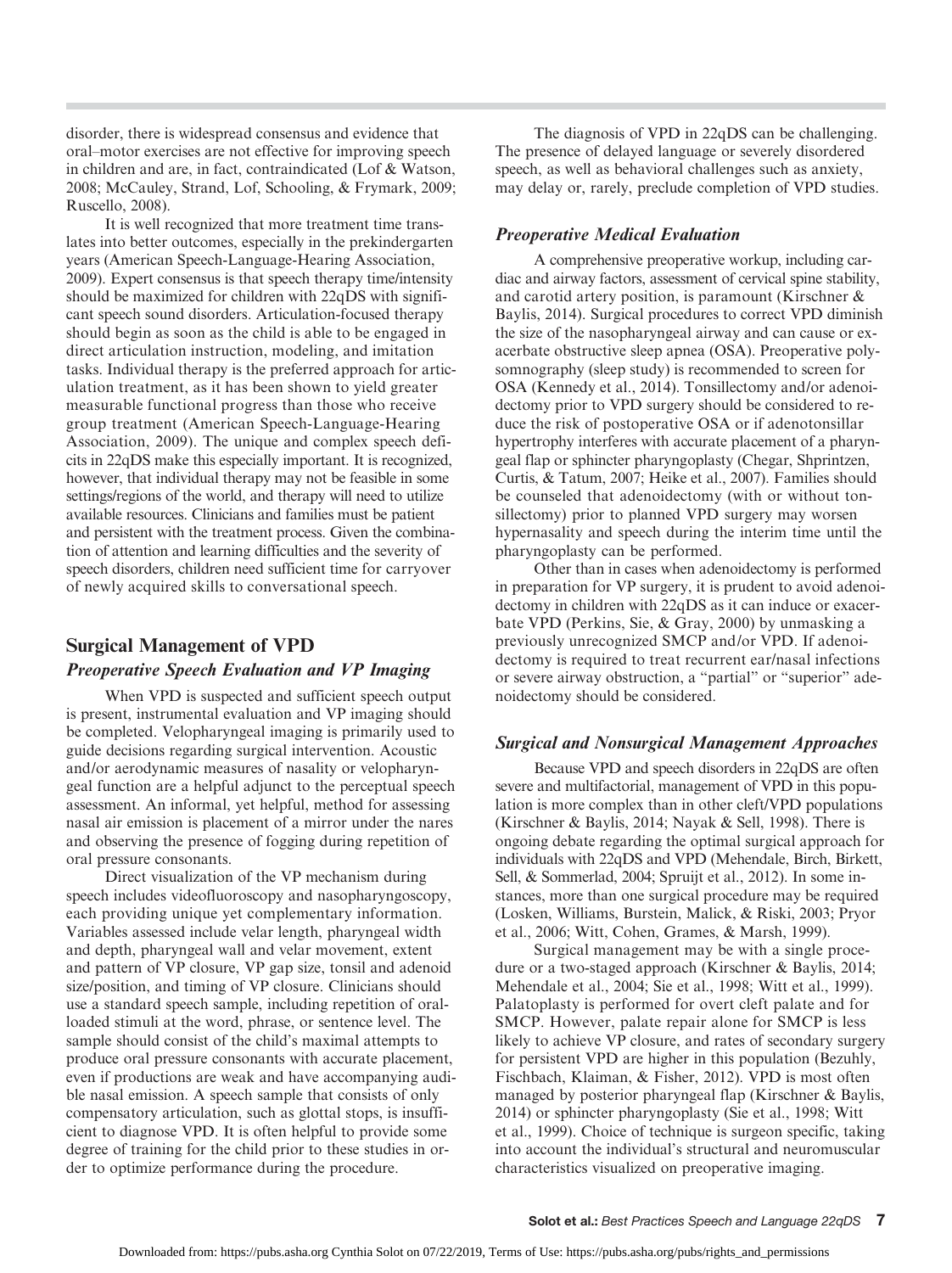Timing and candidacy for VPD management is a complex decision involving the patient/family, the SLP, and the surgeon and should take into account medical, speechlanguage, developmental, and psychosocial factors. Optimal presurgical decision making requires that the child have sufficient speech for the evaluation of VP structure and function as well as the maturity to comply with assessment procedures. For this reason and perioperative airway concerns, many 22qDS centers recommend waiting until at least 4 years of age to perform VPD surgery.

Nonsurgical options, such as prosthetic management (e.g., palatal lift or speech bulb/obturator), may need to be considered in a small number of individuals with VPD who are not surgical candidates. Regardless of the selected management approach, treatment decision making and planning is best conducted in an interdisciplinary setting such as a cleft palate–craniofacial and/or 22qDS team with knowledge and experience with this syndrome and VPD.

#### Postoperative Considerations

Airway symptoms should be monitored closely. Because there is a higher prevalence of OSA in this population and because VPD surgery reduces airway size, some centers routinely perform postoperative sleep studies (Kennedy et al., 2014). At 6–12 months postsurgery, evaluation should include the SLP's assessment of speech outcome, speech therapy needs, and instrumental assessment (e.g., nasometry). Protocols for postoperative videofluoroscopy and/or nasopharyngoscopy vary. Some centers perform these studies routinely, whereas other centers do so only when there are concerns about persistent VPD at a significant interval after surgery (e.g., >1 year). In some cases, speech outcome may not be fully optimized until several years after surgery (Spruijt et al., 2012), as these children may have slower adaptation to a new VP mechanism as a function of motor deficits, cognitive difficulties, and other factors. Possible slower adaptation is important when considering the need for revision surgery and emphasizes the need for long-term follow-up in this population. In addition, resonance can worsen with facial growth and/or adenoid involution. Follow-up speech evaluations by the cleft team should be conducted as needed until facial growth is complete, beyond the age of puberty.

Individuals with 22qDS are recognized as a particularly difficult group in which to achieve optimal speech outcomes. Data suggest that the more severe the preoperative hypernasality, the more likely there may still be some degree of residual hypernasality or audible nasal emission after surgery (Losken, Williams, Burstein, Malick, & Riski, 2006; Mehendale et al., 2004). Hyponasality following VPD surgery can also be seen in some individuals. Parents should be counseled about the anticipated postoperative speech outcome and advised that surgical intervention affects resonance, nasal emission, intraoral pressure, and oral airflow. Learned compensatory articulation and other errors of placement, manner and voicing require ongoing speech therapy before and after surgery. See Appendices A–D for a summary of best

practices for assessment and management of speech and language by specific age groups.

# Communication Disorders in Adults With 22qDS

Few studies have focused on speech and language in adults with 22qDS; consequently, our knowledge of the communication profile of this group is limited. In one report of adults with 22qDS, the older they were at the time of assessment, the more noncongenital features were found, indicating an ongoing emergence of conditions that may affect communication skills (Bassett et al., 2005). Examples of this include early onset Parkinson's disease (Butcher et al., 2013; Zaleski et al., 2009), schizophrenia, and anxiety disorders (Philip & Bassett, 2011). Multiple studies have found cerebral alterations in adults with 22qDS (Gothelf, Schaer, & Eliez, 2008; Shprintzen, 2008). In addition, the prevalence of hearing loss has been estimated to be between 30% and 40% (Bassett et al., 2005; Persson, Friman, Óskarsdóttir, & Jönsson, 2012).

Residual VPD of varying degrees has been reported in two thirds of adults, but with only 8% of the sample with persistent articulation errors (Persson et al., 2012). Problems with respiration, phonation, and oral–motor function with signs of motor speech disorders have also been reported (Persson et al., 2017). Together with the findings of structural central nervous system malformations and the suggested early onset of progressive neurodegenerative disorders, it is reasonable to suspect that, at least, some adults will present with residual speech deficits or, possibly, deteriorating speech.

The highly complex nature of speech disorders, language impairment, and cognitive–behavioral difficulties, together with the variable availability of therapeutic resources, all contribute to ongoing speech and language difficulties across the life span. Further investigations in larger samples are needed to determine if findings to date are representative of the broader adult 22qDS population. Long-term speech outcome studies are also needed to assess the effectiveness of surgical intervention and speech therapy. See Appendix E for a summary of best practices for adults.

#### Future Directions

An ongoing challenge facing health care and educational providers is the phenotypic heterogeneity of 22qDS and how to best individualize care for each affected person. The spectrum of 22qDS is wide, making it difficult to make long-term predictions of function. Robust longitudinal data from infancy through adulthood is one of the highest research priorities. Existing research in 22qDS has highlighted a complex communication profile encompassing structural, neurological, and developmental speech and language disorders and social communication deficits. Interdisciplinary research in communication disorders in 22qDS has primarily been directed to the management of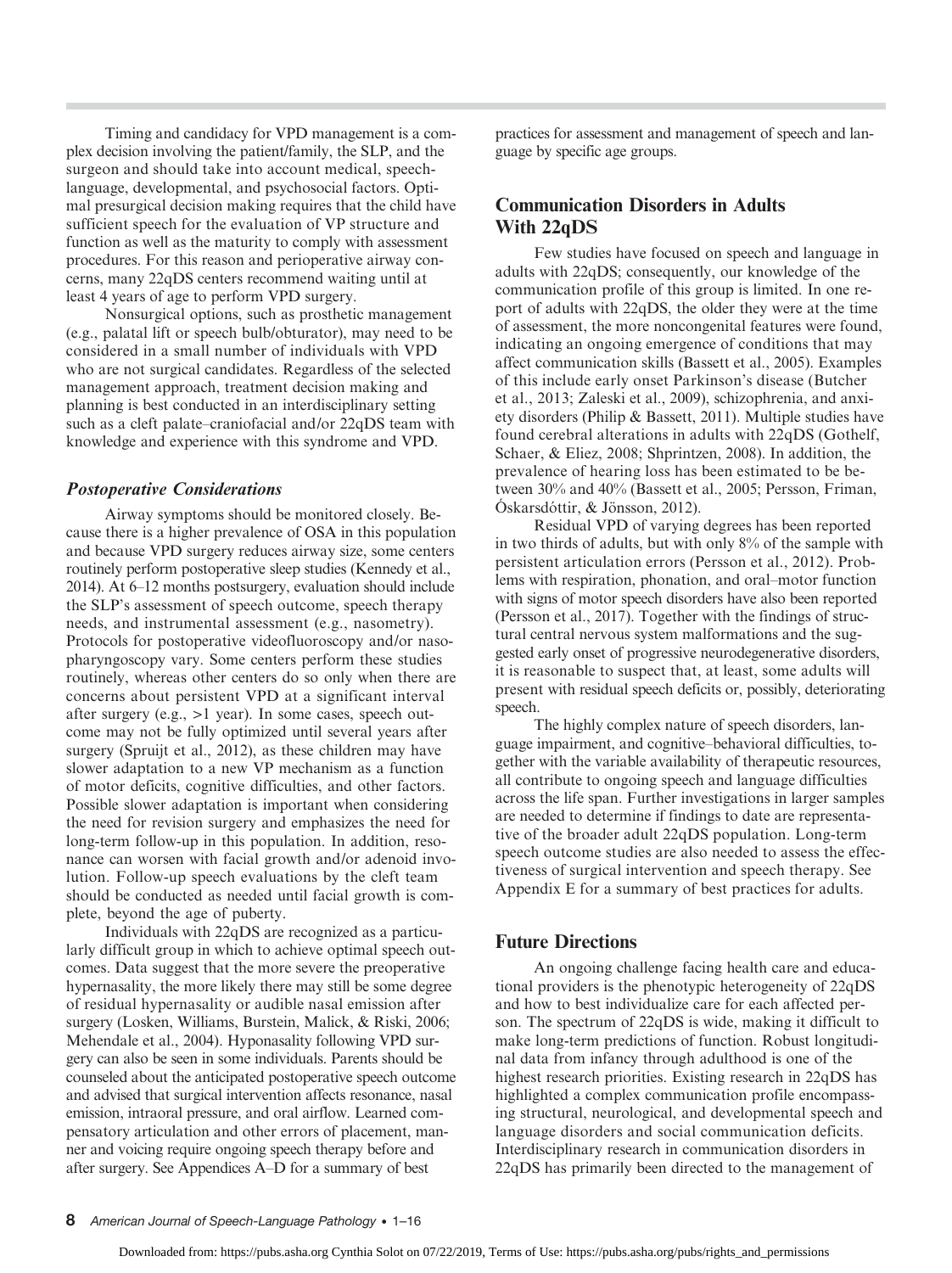VPD and associated speech sequelae. A greater understanding of the linguistic and social communication difficulties is also greatly needed. Collaborative research among SLPs, audiologists, surgeons, psychologists, and psychiatrists will be helpful in gaining a better understanding of the interaction of the deficits. Studies of the efficacy and effectiveness of speech-language interventions are needed to help practitioners provide appropriate and effective management.

#### Summary

22qDS is a common genetic condition, and speechlanguage disorders are one of its most prevalent features. SLPs can help identify affected individuals and are instrumental in the management and health surveillance of those with 22qDS. Knowledge of 22qDS will allow the SLP to provide syndrome-specific care across the life span. SLPs can serve as liaisons to other health care professionals and educators working with children with 22qDS, as well as initiate referrals to appropriate medical, educational, and behavioral health care providers. The combination of persistent language deficits, social communication impairment, speech sound and motor speech disorders, VPD, and cognitive and behavioral disorders makes the communicative profile of this syndrome unique and treatment especially challenging. The care pathways and best practices summarized here are intended to inform and assist SLPs about 22qDS in the formulation of the most appropriate treatment plans based on currently available literature and expert opinion. Application of these recommendations must be made by each clinician, taking into account the individual's clinical needs, health care and educational systems, and available family and community resources. As additional research becomes available, current practices may change to reflect advances in understanding this complex syndrome.

#### Acknowledgments

This study was supported by the National Institute of Mental Health (Consortium Grants U01MH101723, U01MH101720, U01MH087636, and U01MH101719-01 awarded to D. M. M.-M.) and National Institutes of Health Grant P01-HD070454, awarded to D. M. M.-M. The authors thank Robert J. Sharkus and Amanda Wong for assistance with tutorial formatting.

#### References

- American Speech-Language-Hearing Association. (2009). National outcomes measurement system: Pre-kindergarten national data report 2009. Rockville, MD: National Center for Evidence-Based Practice in Communication Disorders.
- Bassett, A. S., Chow, E. W., Husted, J., Weksberg, R., Caluseriu, O., Webb, G. D., & Gatzoulis, M. A. (2005). Clinical features of 78 adults with 22q11 deletion syndrome. American Journal of Medical Genetics Part A, 138(4), 307–313.
- Bassett, A. S., McDonald-McGinn, D. M., Devriendt, K., Digilio, M. C., Goldenberg, P., Habel, A., ... International 22q11.2 Deletion Syndrome Consortium. (2011). Practical guidelines for managing patients with 22q11.2 deletion syndrome. The Journal of Pediatrics, 159(2), 332–339.
- Baylis, A. L., Munson, B., & Moller, K. T. (2008). Factors affecting articulation skills in children with velocardiofacial syndrome and children with cleft palate or velopharyngeal dysfunction: A preliminary report. The Cleft Palate–Craniofacial Journal, 45(2), 193–207.
- Baylis, A. L., & Shriberg, L. D. (2019). Estimates of the prevalence of motor speech disorders in youth with 22q11.2 deletion syndrome. American Journal of Speech-Language Pathology, 28(1), 53–82.
- Baylis, A. L., Watson, P. J., & Moller, K. T. (2009). Structural and functional causes of hypernasality in velocardiofacial syndrome. Folia Phoniatrica et Logopaedica, 61(2), 93–96.
- Bezuhly, M., Fischbach, S., Klaiman, P., & Fisher, D. (2012). Impact of 22q deletion syndrome on speech outcomes following primary surgery for submucous cleft palate. Plastic & Reconstructive Surgery, 129(3), 502e–510e.
- Bondy, A. S., & Frost, L. A. (1994). The picture exchange communication system (PECS). Focus on Autistic Behavior, 9(3), 1–19.
- Butcher, N. J., Kiehl, T. R., Hazrati, L. N., Chow, E. W., Rogaeva, E., Lang, A. E., & Bassett, A. S. (2013). Association between early-onset Parkinson disease and 22q11.2 deletion syndrome: Identification of a novel genetic form of Parkinson disease and its clinical implications. JAMA Neurology, 70(11), 1359–1366.
- Campbell, I. M., Sheppard, S. E., Crowley, T. B., McGinn, D. E., Bailey, A., McGinn, M. J., . . . McDonald-McGinn, D. M. (2018). What is new with 22q? An update from the 22q and You Center at the Children's Hospital of Philadelphia. American Journal of Medical Genetics, 176(10), 2058–2069.
- Caruso, A. J. & Strand, E. A. (Eds.). (1999). Clinical management of motor speech disorders in children. Stuttgart, Germany: Thieme.
- Chegar, B. E., Shprintzen, R. J., Curtis, M. S., & Tatum, S. A. (2007). Pharyngeal flap and obstructive apnea: Maximizing speech outcome while limiting complications. Archives of Facial Plastic Surgery, 9(4), 252–259.
- Chegar, B. E., Tatum, S. A., I. I. I., Marrinan, E., & Shprintzen, R. J. (2006). Upper airway asymmetry in velo-cardio-facial syndrome. International Journal of Pediatric Otorhinolaryngology, 70(8), 1375–1381.
- Cutler-Landsman, D. (2012). Educating children with VCFS (also known as 22q11/2 deletion syndrome) (2nd ed.). San Diego, CA: Plural.
- D'Antonio, L. L., Scherer, N. J., Miller, L. L., Kalbfleisch, J. H., & Bartley, J. A. (2001). Analysis of speech characteristics in children with velocardiofacial syndrome (VCFS) and children with phenotypic overlap without VCFS. The Cleft Palate-Craniofacial Journal, 38(5), 455–467.
- De Smedt, B., Devriendt, J., Fryns, J. P., Vogels, A., Gewillig, M., & Swillen, A. (2007). Intellectual abilities in a large sample of children with velo-cardio-facial syndrome: An update. Journal of Intellectual Disability Research, 51(9), 666–670.
- Du Montcel, S. T., Mendizabai, H., Aymé, S., Lévy, A., & Philip, N. (1996). Prevalence of 22q11 microdeletion. Journal of Medical Genetics, 33(8), 719.
- Dyce, O., McDonald-McGinn, D. M., Kirschner, R. E., Zackai, E., Young, K., & Jacobs, I. N. (2002). Otolaryngologic manifestations of the 22q11.2 deletion syndrome. Archives of Otolaryngology–Head & Neck Surgery, 128(12), 1408–1412.
- Eicher, P. S., McDonald-McGinn, D. M., Fox, C. A., Driscoll, D. A., Emanuel, B. S., & Zackai, E. H. (2000). Dysphagia in children with a 22q11.2 deletion: Unusual pattern found on modified barium swallow. The Journal of Pediatrics, 137(2), 158–164.
- Fine, S., Weissman, A., Gerdes, M., Pinto-Martin, J., Zackai, E., McDonald-McGinn, D., & Emanuel, B. (2005). Autism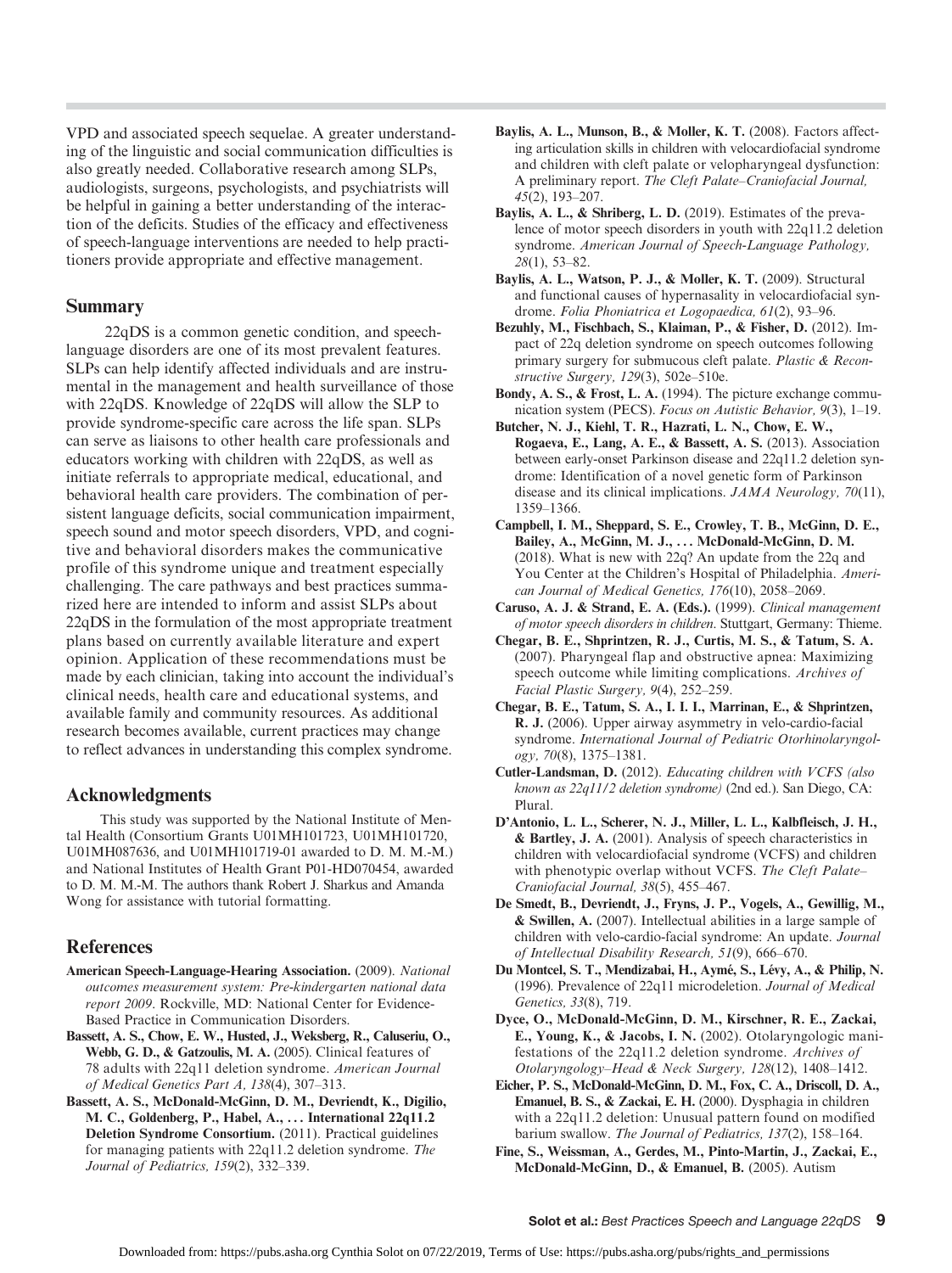spectrum disorders and symptoms in children with molecularly confirmed 22q11.2 deletion syndrome. Journal of Autism and Developmental Disorders, 35(4), 461–470.

- Forsyth, A., & Morrison, M. (2009). Clinical insights: 22q11 deletion syndrome (velocardiofacial syndrome). Acquiring Knowledge in Speech, Language and Hearing, 11(1), 50–53.
- Fung, W. L., Butcher, N. J., Costain, G., Andrade, D. M., Boot, E., Chow, E. W.,  $\dots$  Bassett, A. S. (2015). Practical guidelines for managing adults with 22q11.2 deletion syndrome. Genetics in Medicine, 17(8), 599–609.
- Gerdes, M., Solot, C., Wang, P. P., McDonald-McGinn, D. M., & Zackai, E. H. (2001). Taking advantage of early diagnosis: Preschool children with the 22q11.2 deletion. Genetics in Medicine, 3(1), 40–44.
- Gerdes, M., Solot, C., Wang, P. P., Moss, E., LaRossa, D., Randall, P., ... Zackai, E. H. (1999). Cognitive and behavior profile of preschool children with chromosome 22q11.2 deletion. American Journal of Medical Genetics, 85(2), 127–133.
- Gladfelter, A., Wendt, O., & Subramanian, A. (2011). Evidencebased speech and language intervention techniques for the birth-to-3 population. EBP Briefs, 5(5), 1–10.
- Glaser, B., Mumme, D. L., Blasey, C., Morris, M. A., Dahoun, S. P., Antonarakis, S. E., ... Eliez, S. (2002). Language skills in children with velocardiofacial syndrome (deletion 22q11.2). The Journal of Pediatrics, 140(6), 753–758.
- Golding-Kushner, K. J. (2001). Therapy techniques for cleft palate speech and related disorders. San Diego, CA: Singular.
- Golding-Kushner, K. J., Weller, G., & Shprintzen, R. J. (1985). Velo-cardio-facial syndrome: Language and psychological profiles. Journal of Craniofacial Genetics and Developmental Biology, 5(3), 259–266.
- Goodship, J., Cross, I., LiLing, J., & Wren, C. (1998). A population study of chromosome 22q11 deletions in infancy. Archives of Disease in Childhood, 79(4), 348–351.
- Gothelf, D., Feinstein, C., Thompson, T., Gu, E., Penniman, L., Van Stone, E., ... Reiss, A. (2007). Risk factors for the emergence of psychotic disorders in adolescents with 22q11.2 deletion syndrome. American Journal of Psychiatry, 164(4), 663–669.
- Gothelf, D., Schaer, M., & Eliez, S. (2008). Genes, brain, development and psychiatric phenotypes in velo-cardio-facial-syndrome. Developmental Disabilities Research Reviews, 14, 59–68.
- Grati, F. R., Molina Gomes, D., Ferreira, J. C., Dupont, C., Alesi, V., Gouas, L., ... Vialard, F. (2015). Prevalence of recurrent pathogenic microdeletions and microduplications in over 9500 pregnancies. Prenatal Diagnosis, 35(8), 801–809.
- Green, T., Gothelf, D., Glaser, B., Debbane, M., Frisch, A., Kotler, M., ... Eliez, S. (2009). Psychiatric disorders and intellectual functioning throughout development in velocardiofacial (22q11.2 deletion) syndrome. Journal of the American Academy of Child & Adolescent Psychiatry, 48(11), 1060–1068.
- Habel, A., Herriot, R., Kumararatne, D., Allgrove, J., Baker, K., Baxendale, H., ... Tsai-Goodman, B. (2014). Towards a safety net for management of 22q11.2 deletion syndrome: Guidelines for our times. European Journal of Pediatrics, 173(6), 757–765.
- Habel, A., McGinn, M. J., II., Zackai, E., Unanue, N., & McDonald-McGinn, D. M. (2012). Syndrome-specific growth charts for 22q11.2 deletion syndrome in Caucasian children. American Journal of Medical Genetics Part A, 158A, 2665–2671.
- Heike, C. L., Avellino, A. M., Mirza, S. K., Kifle, Y., Perkins, J., Sze, R., ... Hing, A. V. (2007). Sleep disturbances in 22q11.2 deletion syndrome: A case with obstructive and central sleep apnea. The Cleft Palate–Craniofacial Journal, 44(3), 340–346.
- Henningsson, G. E., & Isberg, A. M. (1986). Velopharyngeal movement patterns in patients alternating between oral and glottal articulation: A clinical and cineradiographical study. Cleft Palate Journal, 23(1), 1–9.
- Kennedy, W. P., Mudd, P. A., Maguire, M. A., Souders, M. C., McDonald-McGinn, D. M., Marcus, C. L., . . . Elden, L. M. (2014). 22q11.2 Deletion syndrome and obstructive sleep apnea. International Journal of Pediatric Otorhinolaryngology, 78(8), 1360–1364.
- Kirschner, R. E., & Baylis, A. L. (2014). Surgical considerations in 22q11.2 deletion syndrome. Clinics in Plastic Surgery, 41(2), 271–282.
- Kummer, A. W., Lee, L., Stutz, L. S., Maroney, A., & Brandt, J. W. (2007). The prevalence of apraxia characteristics in patients with velocardiofacial syndrome as compared with other cleft populations. The Cleft Palate–Craniofacial Journal, 44(2), 175–181.
- Lof, G. L., & Watson, M. M. (2008). A nationwide survey of nonspeech oral motor exercise use: Implications for evidence-based practice. Language, Speech, and Hearing Services in Schools, 39(3), 392–407.
- Loos, E., Verhaert, N., Willaert, A., Devriendt, K., Swillen, A., Hemans, R., ... Hens, G. (2016). Malformations of the middle and inner ear on CT imaging in 22q11.2 deletion syndrome. American Journal of Medical Genetics Part A, 170(11), 2975–2983.
- Losken, A., Williams, J. K., Burstein, F. D., Malick, D. N., & Riski, J. E. (2003). An outcome evaluation of sphincter pharyngoplasty for the management of velopharyngeal insufficiency. Plastic and Reconstructive Surgery, 112(7), 1755–1761.
- Losken, A., Williams, J. K., Burstein, F. D., Malick, D. N., & Riski, J. E. (2006). Surgical correction of velopharyngeal insufficiency in children with velocardiofacial syndrome. Plastic and Reconstructive Surgery, 117(5), 1493–1498.
- Maas, E., Robin, D., Austermann Hula, S. N., Freedman, S. E., Wulf, G., Ballard, K. J., & Schmidt, R. A. (2008). Principles of motor learning in treatment of motor speech disorders. American Journal of Speech-Language Pathology, 17, 277–298.
- McCauley, R. J., Strand, E., Lof, G. L., Schooling, T., & Frymark, T. (2009). Evidence-based systematic review: Effects of nonspeech oral motor exercises on speech. American Journal of Speech-Language Pathology, 18(4), 343–360.
- McDonald-McGinn, D. M., Driscoll, D. A., Emanuel, B. S., Goldmuntz, E., Clark, B. J., Solot, . . . Zackai, E. H. (1997). Detection of a 22q11.2 deletion in cardiac patients suggests a risk for velopharyngeal incompetence. Pediatrics, 99(5), E9.
- McDonald-McGinn, D. M., LaRossa, D., Goldmuntz, E., Sullivan, K., Eicher, P., Gerdes, M., . . . Zackai, E. H. (1997). The 22q11.2 deletion: Screening, diagnostic workup, and outcome of results; report on 181 patients. Genetic Testing, 1(2), 99–108.
- McDonald-McGinn, D. M., Sullivan, K. E., Marino, B., Philip, N., Swillen, A., Vortsman, J. A. S., . . . Bassett, A. S. (2015). 22q11.2 deletion syndrome. Nature Reviews Disease Primers, 1, 15071.
- Mehendale, F. V., Birch, M. J., Birkett, L., Sell, D., & Sommerlad, B. C. (2004). Surgical management of velopharyngeal incompetence in velocardiofacial syndrome. The Cleft Palate–Craniofacial Journal, 41(2), 124–135.
- Mills, L., Gosling, A., & Sell, D. (2006). Extending the communication phenotype associated with 22q11.2 microdeletion syndrome. International Journal of Speech-Language Pathology,  $8(1), 17-27.$
- Moss, E. M., Batshaw, M. L., Solot, C. B., Gerdes, M., McDonald-McGinn, D. M., Driscoll, D. A., . . . Wang, P. P. (1999). Psychoeducational profile of the 22q11.2 microdeletion: A complex pattern. The Journal of Pediatrics, 134(2), 193–198.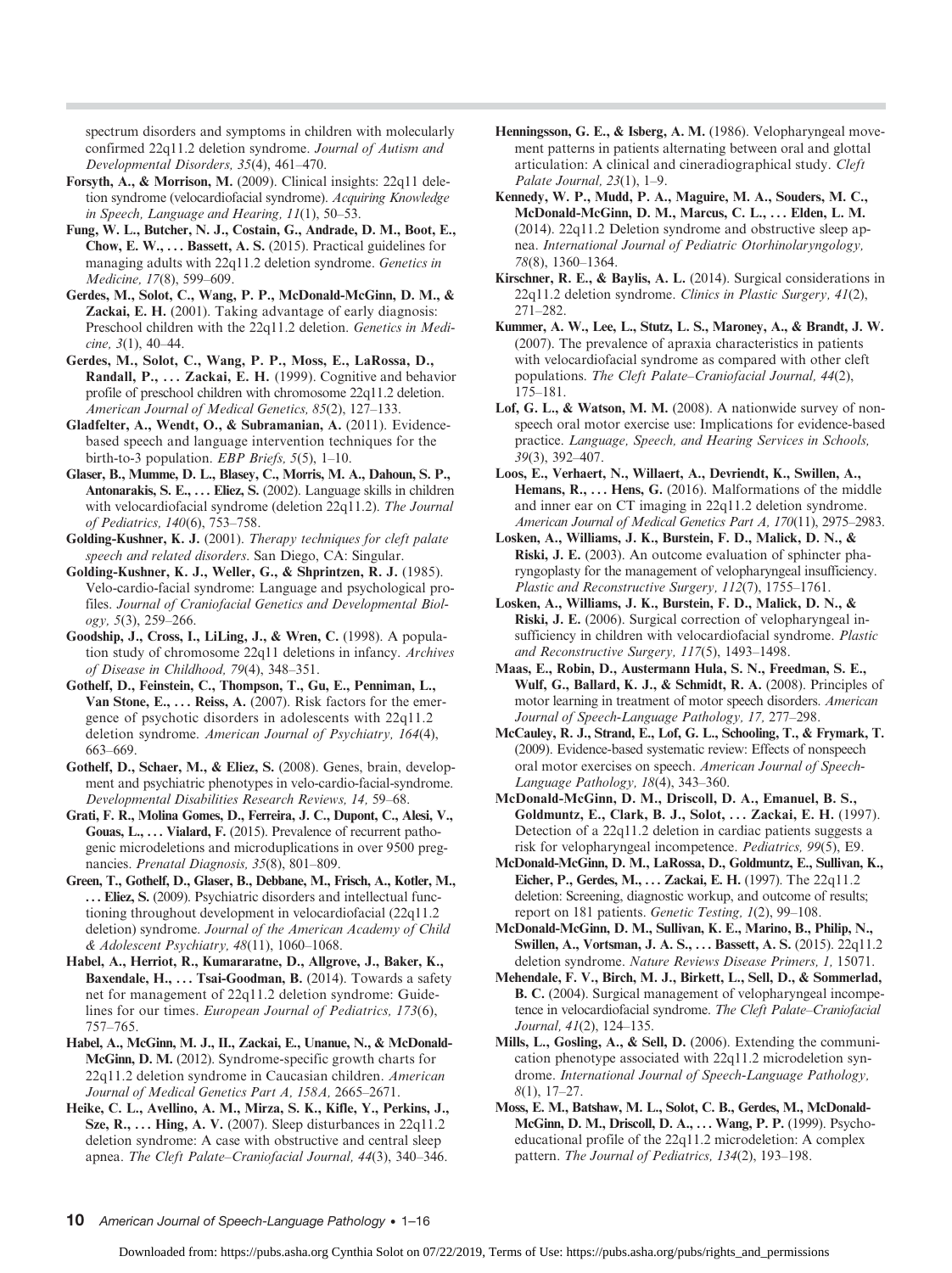Nayak, J., & Sell, D. (1998). Velocardiofacial syndrome. The Royal College of Speech and Language Therapists Bulletin, March 6–7.

Oskarsdóttir, S., Vujic, M., & Fasth, A. (2004). Incidence and prevalence of the 22q11 deletion syndrome: A population-based study in Western Sweden. Archives of Disease in Childhood, 89(2), 148–151.

Ousley, O., Evans, A. N., Fernandez-Carriba, S., Smearman, E. L., Rockers, K., Morrier, M. J., ... Cubells, J. (2017). Examining the overlap between autism spectrum disorder and 22q11.2 deletion syndrome. International Journal of Molecular Sciences, 18(5), 1071.<https://doi.org/10.3390/ijms18051071>

Park, M., Ahn, S. H., Jeong, J. H., & Baek, R. M. (2015). Evaluation of the levator veli palatini muscle thickness in patients with velocardiofacial syndrome using magnetic resonance imaging. Journal of Plastic, Reconstructive & Aesthetic Surgery, 68(8), 1100–1105.

Pasick, C., McDonald-McGinn, D. M., Simbolon, C., Low, D., Zackai, E., & Jackson, O. (2013). Asymmetric crying facies in the 22q11.2 deletion syndrome—Implications for future screening. Clinical Pediatrics, 52(12), 1144–1148.

Perkins, J. A., Sie, K., & Gray, S. (2000). Presence of 22q11 deletion in post-adenoidectomy velopharyngeal insufficiency. Archives of Otolaryngology–Head & Neck Surgery, 126(5), 645–648.

Persson, C., Friman, V., Óskarsdóttir, S., & Jönsson, R. (2012). Speech and hearing in adults with 22q11.2 deletion syndrome. American Journal of Medical Genetics Part A, 158(12), 3071–3079.

Persson, C., Laakso, K., Edwardsson, H., Lindblom, J., & Hartelius, L. (2017). Signs of dysarthria in adults with 22q11.2 deletion syndrome. American Journal of Medical Genetics Part A, 173(3), 618–626.

Persson, C., Lohmander, A., Jönsson, R., Óskarsdóttir, S., & Söderpalm, E. (2003). A prospective cross-sectional study of speech in patients with the 22q11 deletion syndrome. Journal of Communication Disorders, 36(1), 13–47.

Persson, C., Niklasson, L., Óskarsdóttir, S., Johansson, S., Jönsson, R., & Söderpalm, E. (2006). Language skills in 5–8 year old children with 22q11 deletion syndrome. International Journal of Language & Communication Disorders, 41(3), 313–333.

Peterson-Falzone, S., Trost-Cardamone, J. E., Karnell, M. P., & Hardin-Jones, M. A. (2017). The clinician's guide to treating cleft palate speech. Philadelphia, PA: Mosby/Elsevier.

Philip, N., & Bassett, A. (2011). Cognitive, behavioural and psychiatric phenotype in 22q11.2 deletion syndrome. Behavior Genetics, 41(3), 403–412.

Pryor, L. S., Lehman, J., Parker, M. G., Schmidt, A., Fox, L., & Murthy, A. S. (2006). Outcomes in pharyngoplasty: A 10-year experience. The Cleft Palate–Craniofacial Journal, 43(2), 222–225.

Reilly, C., & Stedman, L. (2013). Supporting children with genetic syndromes in the classroom: The example of 22q deletion syndrome. Support for Learning, 28(3), 115–121.

Roizen, N. J., Antshel, K. M., Fremont, W., AbdulSabur, N., Higgins, A. M., Shprintzen, R. J., & Kates, W. R. (2007). 22q11.2DS Deletion syndrome: Developmental milestones in infants and toddlers. Journal of Developmental & Behavioral Pediatrics, 28(2), 119–124.

Rommel, N., Vantrappen, G., Swillen, A., Devriendt, K., Feenstra, L., & Fryns, J. P. (1998). Retrospective analysis of feeding and speech disorders in 50 patients with velo-cardio-facial syndrome. Genetic Counseling, 10(1), 71–78.

Ruotolo, R. A., Veitia, N. A., Corbin, A., McDonough, J., Solot, C. B., McDonald-McGinn, D. M., . . . Kirschner, R. E. (2006). Velopharyngeal anatomy in 22q11.2 deletion syndrome: A three-dimensional cephalometric analysis. The Cleft Palate– Craniofacial Journal, 43(4), 446–456.

Ruscello, D. M. (2008). Nonspeech oral motor treatment issues related to children with developmental speech sound disorders. Language, Speech, and Hearing Services in Schools, 39(3), 380–391.

Sacca, R., Zur, K. B., Crowley, T. B., Zackai, E. H., Valverde, K. D., & McDonald-McGinn, D. M. (2017). Association of airway abnormalities with 22q11.2 deletion syndrome. International Journal of Pediatric Otorhinolaryngology, 96, 11–14.

Scherer, N. J., D'Antonio, L. L., & Kalbfleisch, J. H. (1999). Early speech and language development in children with velocardiofacial syndrome. American Journal of Medical Genetics, 88(6), 714–723.

Scherer, N. J., D'Antonio, L. L., & Rodgers, J. R. (2001). Profiles of communication disorder in children with velocardiofacial syndrome: Comparison to children with Down syndrome. Genetics in Medicine, 3(1), 72–78.

Schneider, M., Debbané, M., Bassett, A. S., Chow, E. W., Fung, W. L., van den Bree, M., ... Eliez, S. (2014). Psychiatric disorders from childhood to adulthood in 22q11.2 deletion syndrome: Results from the international consortium on brain and behavior in 22q11.2 deletion syndrome. American Journal of Psychiatry, 171(6), 627–639.

Shprintzen, R. J. (2008). Velo-cardio-facial syndrome: 30 years of study. Developmental Disabilities Research Reviews, 14(1), 3–10.

Sie, K. C., Tampakopoulou, D. A., de Serres, L. M., Gruss, J. S., Eblen, L. E., & Yonick, T. (1998). Sphincter pharyngoplasty: Speech outcome and complications. Laryngoscope, 108(8 Pt 1), 1211–1217.

Solot, C. B., Gerdes, M., Kirschner, R. E., McDonald-McGinn, D. M., Moss, E., Woodin, M., ... Wang, P. P. (2001). Communication issues in 22q11.2 deletion syndrome: Children at risk. Genetics in Medicine, 3(1), 67–71.

Solot, C. B., Knightly, C., Handler, S. D., Gerdes, M., Mcdonald-McGinn, D. M., Moss, E., ... Driscoll, D. A. (2000). Communication disorders in the 22Q11.2 microdeletion syndrome. Journal of Communication Disorders, 33(3), 187–204.

Spruijt, N. E., Widdershoven, J., Breugem, C. C., Speleman, L., Homveld, I., Kon, M., & Mink van der Molen, A. B. (2012). Velopharyngeal dysfunction and 22q11.2 deletion syndrome: A longitudinal study of functional outcome and preoperative prognostic factors. The Cleft Palate–Craniofacial Journal, 49(4), 447–455.

Strand, E. A., Stoeckel, R., & Baas, B. (2006). Treatment of severe childhood apraxia of speech: A treatment efficacy study. Journal of Medical Speech-Language Pathology, 14(4), 297–307.

Swillen, A., Devriendt, K., Legius, E., Eyskens, B., Dumoulin, M., Gewillig, M., & Fryns, J. P. (1997). Intelligence and psychosocial adjustment in velocardiofacial syndrome: A study of 37 children and adolescents with VCFS. Journal of Medical Genetics, 34(6), 453–458.

Swillen, A., Devriendt, K., Legius, E., Prinzie, P., Vogels, A., Ghesquière, P., & Fryns, J. P. (1999). The behavioural phenotype in velo-cardio-facial syndrome (VCFS): From infancy to adolescence. Genetic Counseling, 10(1), 79–88.

Swillen, A., & McDonald-McGinn, D. M. (2015). Developmental trajectories in 22q11.2 deletion. American Journal of Medical Genetics Part C (Seminars in Medical Genetics), 169(2), 172–181.

Swillen, A., Moss, E., & Duijff, S. (2018). Neurodevelopmental outcome in 22q11.2 deletion syndrome and management. American Journal of Medical Genetics, 176(10), 2160–2166.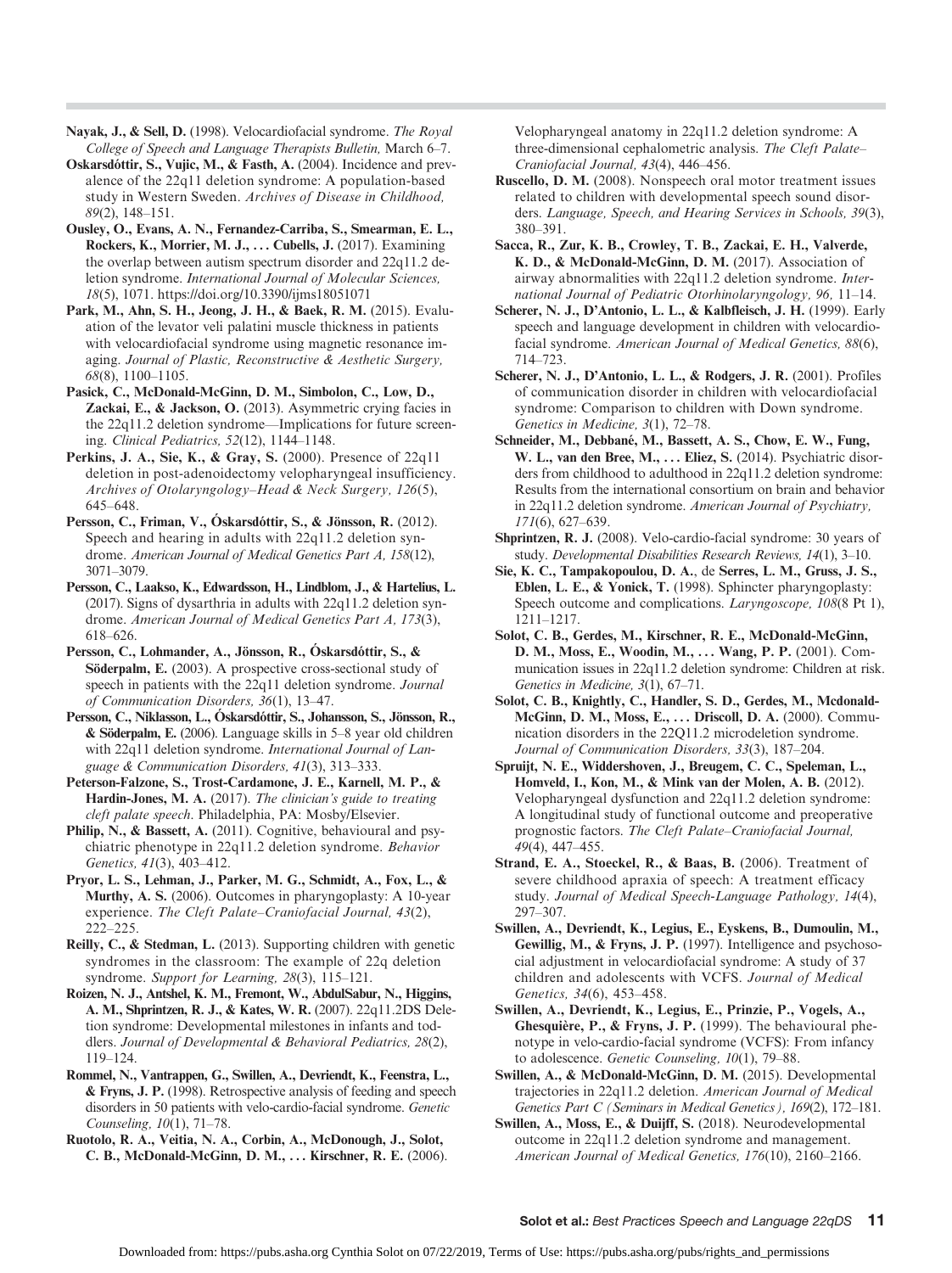- Van den Heuvel, E., Reuterskiöld, C., Solot, C. B., Manders, E., Swillen, A., & Zink, I. (2017). Referential communication abilities in children with 22q11.2 deletion syndrome. International Journal of Speech-Language Pathology, 19(5), 490–502.
- Verheij, E., Derks, L., Stegeman, I., & Thomeer, H. (2017). Prevalence of hearing loss and clinical otologic manifestations in patients with 22q11.2 deletion syndrome: A literature review. Clinical Otolaryngology, 42(6), 1319–1328.
- Vorstman, J. A., Breetvelt, E. J., Duijff, S. N., Eliez, S., Schneider, M., Jalbrzikowski, M., ... Bassett, A. S. (2015). Cognitive decline preceding the onset of psychosis in patients with 22q11.2 deletion syndrome. JAMA Psychiatry, 72(4), 377-385.
- Vorstman, J. A., Morcus, M. E., Duijff, S. N., Klaassen, P. W., Heineman-de Boer, J. A., Beemer, F. A., . . . van Engeland, H. (2006). The 22q11.2 deletion in children: High rate of autistic

disorders and early onset of psychotic symptoms. Journal of the American Academy of Child & Adolescent Psychiatry, 45(9), 1104–1113.

- Wang, P. P., Woodin, M. F., Kreps-Falk, R., & Moss, E. M. (2000). Research on behavioural phenotypes: Velocardiofacial syndrome (deletion 22q11.2). Developmental Medicine and Child Neurology, 42(6), 422–427.
- Witt, P., Cohen, D., Grames, L. M., & Marsh, J. (1999). Sphincter pharyngoplasty for the surgical management of speech dysfunction associated with velocardiofacial syndrome. British Journal of Plastic Surgery, 52(8), 613–618.
- Zaleski, C., Bassett, A. S., Tam, K., Shugar, A. L., Chow, E. W., & McPherson, E. (2009). The co-occurrence of early onset Parkinson disease and 22q11.2 deletion syndrome. American Journal of Medical Genetics Part A, 149(3), 525–528.

#### Appendix A

Best Practices for Infants (Age 0–12 Months) With 22DS

Diagnosis in the infant period provides the opportunity to initiate early intervention to assist with feeding, development of communication strategies and parent counselling.

| <b>Domain</b>                  | Evaluation                                                                                                                                                                                                                                                                                                                            | Management                                                                                                                                                                                                                                                                                                                                                                                                                                                    |
|--------------------------------|---------------------------------------------------------------------------------------------------------------------------------------------------------------------------------------------------------------------------------------------------------------------------------------------------------------------------------------|---------------------------------------------------------------------------------------------------------------------------------------------------------------------------------------------------------------------------------------------------------------------------------------------------------------------------------------------------------------------------------------------------------------------------------------------------------------|
| Palate                         | • Evaluate structure for overt cleft, submucous<br>cleft palate; assess for nasopharyngeal reflux<br>Referral to Cleft Palate Team                                                                                                                                                                                                    | Monitoring by Cleft Palate Team and 22qDS specialty clinic<br>where possible                                                                                                                                                                                                                                                                                                                                                                                  |
| Speech-language<br>development | Referral to speech-language pathologist (SLP)<br>Assess prelinguistic communication skills<br>(eye gaze, facial expression, joint attention,<br>intentional communication, early signs of<br>comprehension, production of vocalizations<br>and proto words, gestures, babbling, early<br>speech, and vocabulary development)          | Assess for risk of speech/language disorder or velopharyngeal<br>dysfunction<br>Parent education for speech and language stimulation<br>٠<br>Educate parents to recognize emergent communicative<br>acts/early speech attempts<br>Referral to parent support networks<br>Therapy for early intervention strategies<br>Implement Total Communication early, at time of diagnosis<br>٠<br>Frequent re-evaluation to monitor progress and adapt<br>therapy plans |
| Hearing                        | Newborn hearing screening<br>Audiologic evaluation by 12 months (sooner<br>if recommended or a change in hearing is<br>suspected)                                                                                                                                                                                                     | Identify sensorineural and/or conductive hearing loss<br>٠<br>Referral to otolaryngologist (ear, nose, and throat physician<br>[ENT]) as needed<br>Collaborative management by otolaryngologist (ENT)<br>$\bullet$<br>and audiologist                                                                                                                                                                                                                         |
| Voice and airway               | Assess quality of cry and voice<br>Assess for stridor                                                                                                                                                                                                                                                                                 | Seek ENT evaluation of airway or vocal fold anomalies,<br>$\bullet$<br>if needed                                                                                                                                                                                                                                                                                                                                                                              |
| Feeding and<br>swallowing      | Referral to SLP to evaluate feeding difficulties,<br>dysphagia or aspiration<br>Videofluoroscopic swallow study, fiberoptic<br>$\bullet$<br>endoscopic evaluation of swallowing, and/or<br>multidisciplinary feeding evaluation as needed<br>Refer to 22qDS growth charts (Habel, McGinn,<br>Kackai, Unanue, & McDonald-McGinn, 2012) | Feeding therapy as indicated<br>Specialized child-specific bottle/nipple systems based<br>on needs<br>Tube feeding may be required<br>٠<br>Referral to pediatrician or gastroenterologist as required for<br>$\bullet$<br>management of gastroesophageal reflux, or other complex<br>feeding issues                                                                                                                                                           |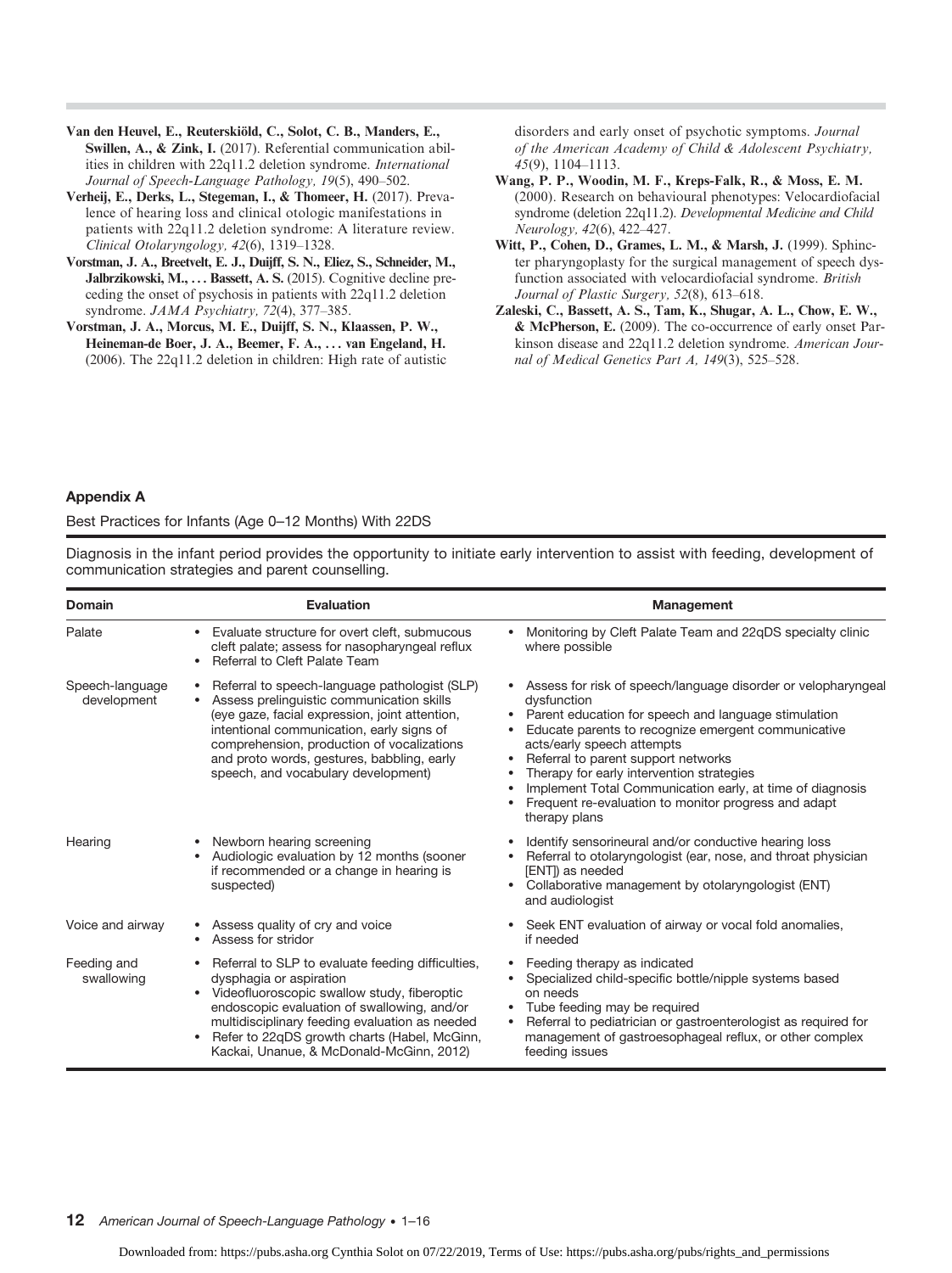#### Appendix B

#### Best Practices for Preschool-Aged Children (1–5 years) With 22qDS

This age range is a critical time in the development of communication skills, as most children with 22qDS are already demonstrating significant delay. Velopharyngeal dysfunction (VPD) becomes noticeable, and frequent assessment and therapeutic intervention is of paramount importance.

| <b>Domain</b> | <b>Evaluation</b>                                                                                                                                                                                                                                                                                                                                        | Management                                                                                                                                                                                                                                                                                                                                                                                                                                                                                                                                                                                                                                                              |
|---------------|----------------------------------------------------------------------------------------------------------------------------------------------------------------------------------------------------------------------------------------------------------------------------------------------------------------------------------------------------------|-------------------------------------------------------------------------------------------------------------------------------------------------------------------------------------------------------------------------------------------------------------------------------------------------------------------------------------------------------------------------------------------------------------------------------------------------------------------------------------------------------------------------------------------------------------------------------------------------------------------------------------------------------------------------|
| Palate        | • Cleft palate team to assess for submucous cleft<br>palate (SMCP) and VPD<br>• Imaging studies (nasendoscopy or multiview<br>videofluoroscopy) when SMCP/VPD is suspected<br>and sufficient speech is present for testing<br>Counseling on risk of VPD with adenoidectomy<br>$\bullet$<br>(consider partial superior adenoidectomy to minimize<br>risk) | • Determine need for VP surgical intervention based on<br>individual profile, imaging results and medical history<br>• Speech therapy to address non-obligatory speech sound<br>errors (e.g., compensatory, phonological, motor speech<br>misarticulations)<br>• Routine re-evaluations with cleft/craniofacial team and<br>22qDS team where possible                                                                                                                                                                                                                                                                                                                   |
| Language      | Comprehensive evaluation of language and social/<br>pragmatic skills<br>• Annual or biannual re-evaluation to assess<br>progress and current needs<br>• Evaluation for autism spectrum disorders<br>as indicated                                                                                                                                         | 1:1 therapy to address language and communication skills<br>Group therapy for social skills training<br>Communication among treating speech-language<br>pathologists (SLPs) and other providers<br>• Utilization of Total Communication principles and therapy<br>early/from time of diagnosis<br>• Provide home program for language goals<br>Enrollment in structured preschool<br>Refer to psychologist/developmental pediatrician/neurologist<br>for assessment of development, behavior, cognition, learning                                                                                                                                                       |
| Speech        | • Annual or biannual speech evaluation to assess<br>compensatory misarticulations, motor speech and<br>phonological disorders and features of VPD<br>• Assess speech at the word level and in a connected<br>speech sample.<br>• Acoustic measures of speech (voice/resonance)<br>Evaluations of feeding and swallowing as needed                        | Regular, consistent therapy<br>Intensive therapy is often indicated in the preschool years<br>$\bullet$<br>to establish consonant repertoire and plan for VPD surgery<br>1:1 speech therapy to address deficits<br>$\bullet$<br>Use of specialized speech therapy techniques for<br>compensatory articulation associated with cleft palate/VPD<br>• Utilize principles of motor learning for motor speech deficits<br>• Use of phonological principles for phonological speech<br>disorders<br>• Oral motor exercises are contraindicated<br>Ongoing feeding management<br>Communication among treating SLPs and other providers<br>Provide daily home practice program |
| Hearing       | Regular hearing test, tympanometry and/or<br>otolaryngology (ear, nose, and throat) [ENT])<br>evaluation every 6 months if pressure equalization<br>tubes are present                                                                                                                                                                                    | Ongoing ENT management<br>Utilization of hearing amplification (FM system, hearing aid)<br>$\bullet$<br>as needed                                                                                                                                                                                                                                                                                                                                                                                                                                                                                                                                                       |
| Sleep apnea   | Screen for obstructive sleep apnea and monitor<br>following VP surgery                                                                                                                                                                                                                                                                                   | Obtain sleep history, consider polysomnography/referral to<br>sleep center                                                                                                                                                                                                                                                                                                                                                                                                                                                                                                                                                                                              |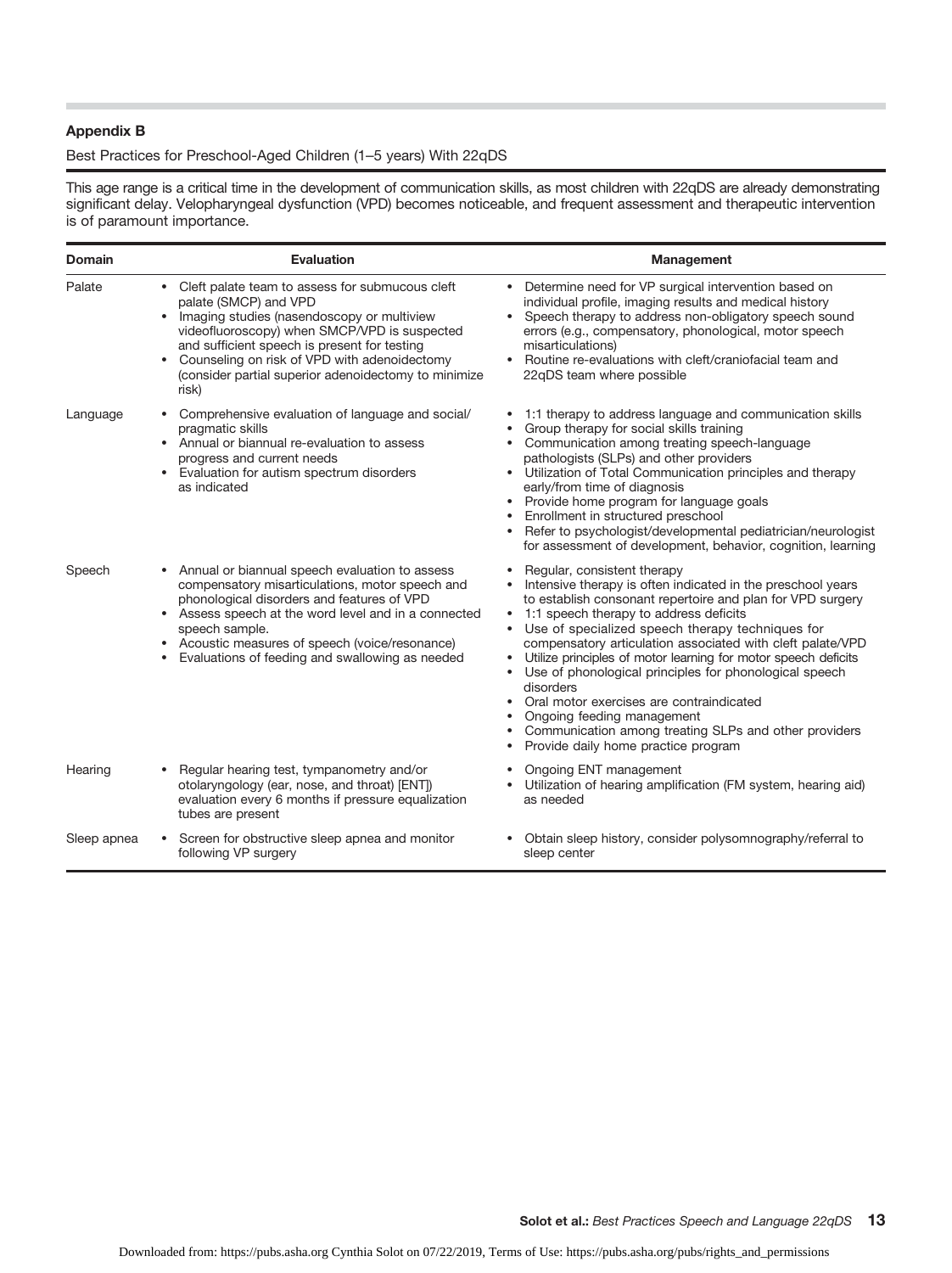#### Appendix C

## Best Practices for Early School-Aged Children (6–11 Years) With 22qDS

Most children are still experiencing significant difficulties in this period. Language difficulties often contribute to learning disabilities. Speech sound disorders are typically resolving, but may persist to some degree. Language and social communication impairments may continue to affect communication skills and school performance. Communication deficits may contribute to social difficulties and reduced self-image. Hypernasality often persists.

| <b>Domain</b>                        | Evaluation                                                                                                                                                                                                                                                                                                                                                                                                                                                                                                                                                                                        | Management                                                                                                                                                                                                                                                                                                                                                                                                                                                                                 |
|--------------------------------------|---------------------------------------------------------------------------------------------------------------------------------------------------------------------------------------------------------------------------------------------------------------------------------------------------------------------------------------------------------------------------------------------------------------------------------------------------------------------------------------------------------------------------------------------------------------------------------------------------|--------------------------------------------------------------------------------------------------------------------------------------------------------------------------------------------------------------------------------------------------------------------------------------------------------------------------------------------------------------------------------------------------------------------------------------------------------------------------------------------|
| Language and social<br>communication | • Comprehensive evaluation of language and<br>communication skills, including higher level<br>and social/pragmatic language<br>• Testing should consider the impact of<br>communication deficits on school performance<br>and peer relationships<br>• Annual evaluation to chart progress, timing<br>may vary by institution, state or insurance<br>Speech-language pathologist (SLP) must be<br>vigilant to possible drop in language scores/<br>performance with referral for further evaluation<br>(particularly if associated with increased anxiety<br>or other changes in mood or behavior) | • Language therapy, as indicated<br>Specialized educational management/support with<br>modified classroom placement, if needed<br>Referral to psychologist, neuropsychologist, neurologist,<br>$\bullet$<br>and/or educational specialist for assessment of cognition,<br>learning and development, behavioral health<br>Collaboration among all providers<br>$\bullet$<br>Provide home program for language goals<br>Participation in social skills therapy<br>Referral to 22qDS team     |
| Hearing                              | Hearing testing/tympanometry conducted every<br>6 months, if pressure equalization tubes are present<br>• Repeat audiograms as needed                                                                                                                                                                                                                                                                                                                                                                                                                                                             | • Utilization of preferential seating, hearing amplification<br>(FM auditory system, hearing aid) as needed in classroom<br>Ongoing otolaryngologic (ear, nose, and throat [ENT])<br>$\bullet$<br>management                                                                                                                                                                                                                                                                               |
| Speech                               | Annual or biannual re-evaluation of speech<br>Assess speech at the word level and in a<br>connected speech sample.                                                                                                                                                                                                                                                                                                                                                                                                                                                                                | Continue 1:1 speech therapy to address compensatory<br>misarticulations using specialized cleft palate speech<br>therapy techniques before and after velopharyngeal<br>surgery<br>Continue therapy for phonological speech disorders<br>• Continue 1:1 therapy for motor speech deficits using<br>principles of motor learning<br>• Provide daily home practice program for speech targets<br>Consider nasopharyngoscopic biofeedback to target<br>remaining compensatory misarticulations |
| Palate                               | • SLP to evaluate for velopharyngeal dysfunction<br>(VPD)<br>• Imaging studies if VPD surgery considered<br>• Post-surgical assessment to determine<br>effectiveness of VPD surgery and speech<br>therapy needs<br>Annual or biannual cleft palate team visits                                                                                                                                                                                                                                                                                                                                    | Surgery or, rarely, prosthetic management                                                                                                                                                                                                                                                                                                                                                                                                                                                  |
| Sleep apnea                          | Screen for obstructive sleep apnea and monitor<br>post VPD surgery                                                                                                                                                                                                                                                                                                                                                                                                                                                                                                                                | Obtain sleep history, consider polysomnography/referral<br>to sleep center                                                                                                                                                                                                                                                                                                                                                                                                                 |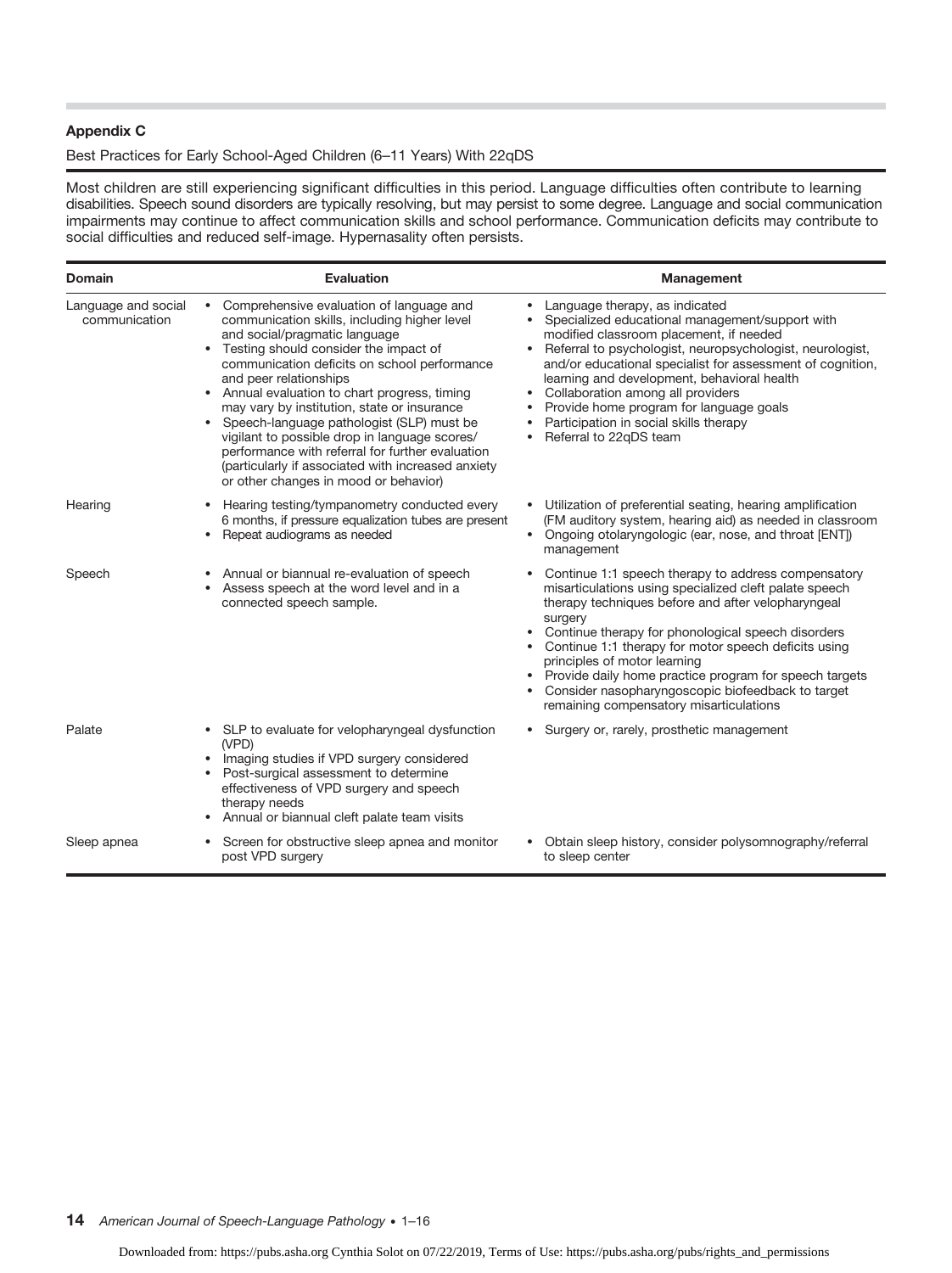#### Appendix D

## Best Practices for Late School-Aged Children (12–18 years) With 22qDS

Children in this age range often experience ongoing challenges with language, learning and social communication. Speech disorders are often resolved but may persist to some degree. During this period, children begin preparing for transition to advanced education or to vocational training.

| <b>Domain</b>                        | Evaluation                                                                                                                                                                                                                                                                                                                                                                                                                                      | Management                                                                                                                                                                                                                                                                                                                                                                                                                                                                                                                                                                                                                                                                                                                      |
|--------------------------------------|-------------------------------------------------------------------------------------------------------------------------------------------------------------------------------------------------------------------------------------------------------------------------------------------------------------------------------------------------------------------------------------------------------------------------------------------------|---------------------------------------------------------------------------------------------------------------------------------------------------------------------------------------------------------------------------------------------------------------------------------------------------------------------------------------------------------------------------------------------------------------------------------------------------------------------------------------------------------------------------------------------------------------------------------------------------------------------------------------------------------------------------------------------------------------------------------|
| Language and social<br>communication | Comprehensive evaluation of core language and<br>higher level communication skills<br>Re-evaluation every 2-3 years<br>Monitor for significant changes in cognitive-<br>linguistic functioning, onset of language characteristics<br>consistent with psychiatric conditions, and change<br>in affect/mood and behavior<br>• SLP must be vigilant to possible drop in language<br>scores with referral to mental health practitioner<br>if noted | Continued collaboration of speech-language pathologists<br>(SLPs) and educational providers on treatment plans<br>Language therapy as needed, with particular<br>$\bullet$<br>reference to core and higher level language skills,<br>educational targets, life-skills and independence<br>Participation in social skills therapy<br>Specialized educational supports, transition services<br>and/or vocational training for individuals<br>with significant learning and/or cognitive deficits<br>Referral to psychologist, neuropsychologist,<br>neurologist, psychiatrist and/or educational specialist<br>for assessment of cognition, learning and development,<br>behavioral health<br>Referral to 22gDS team<br>$\bullet$ |
| Speech                               | • Re-evaluation of speech as needed                                                                                                                                                                                                                                                                                                                                                                                                             | Continue speech therapy as indicated<br>Consider nasopharyngoscopic biofeedback to target<br>remaining compensatory misarticulations<br>Provide daily home practice program for speech<br>targets                                                                                                                                                                                                                                                                                                                                                                                                                                                                                                                               |
| Palate                               | • Annual or biennial evaluations with cleft team,<br>although this may vary according to international<br>protocols                                                                                                                                                                                                                                                                                                                             | • Surgery or, rarely, prosthetic management to improve<br>velopharyngeal closure                                                                                                                                                                                                                                                                                                                                                                                                                                                                                                                                                                                                                                                |
| Hearing                              | Regular audiometric assessments due to ongoing<br>risk of hearing loss into adulthood                                                                                                                                                                                                                                                                                                                                                           | Utilization of preferential seating, hearing amplification<br>(FM auditory system, hearing aid) as needed in classroom<br>Ongoing otolaryngologic (ear, nose, and throat [ENT])<br>management                                                                                                                                                                                                                                                                                                                                                                                                                                                                                                                                   |
| Sleep apnea                          | Important to screen for obstructive sleep apnea and<br>monitor post velopharyngeal dysfunction surgery                                                                                                                                                                                                                                                                                                                                          | Obtain sleep history, consider polysomnography<br>$\bullet$                                                                                                                                                                                                                                                                                                                                                                                                                                                                                                                                                                                                                                                                     |